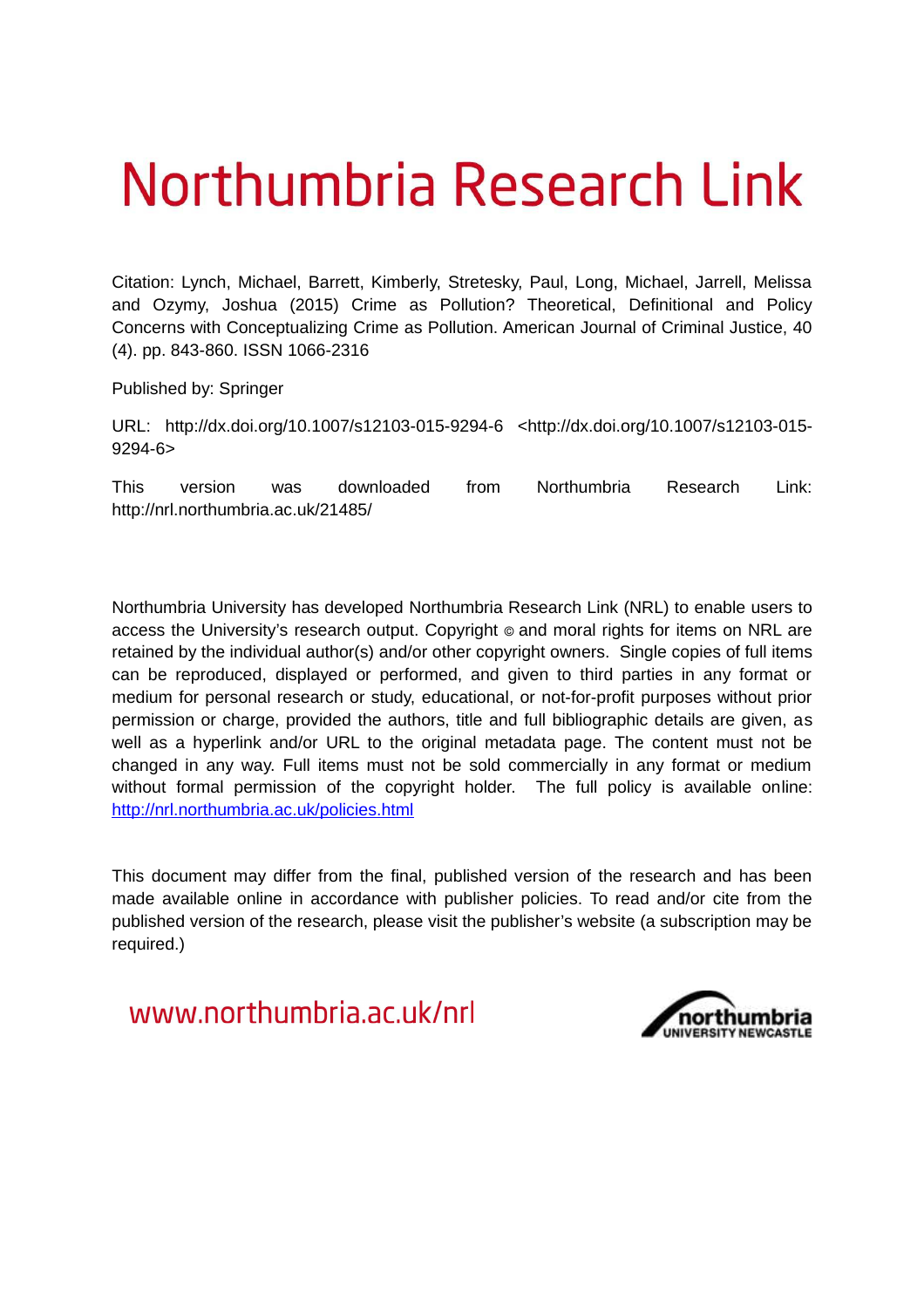

Northumbria Research Link (www.northumbria.ac.uk/nrl)

## **Deposited in NRL**:

22-February-2015

## **Item type**:

Peer reviewed article

## **Date of acceptance:**

20-February-2015

## **Date of publication:**

In press

## **Citation to published item:**

Lynch, Michael J., Kimberly L. Barrett, Paul B. Stretesky, Michael A. Long, Melissa L. Jarrell and Joshua Ozmy. Forthcoming. Theoretical, definitional and policy concerns with conceptualizing 'crime as pollution.' *American Journal of Criminal Justice.*

## **DOI:**

## **URL to published item:**

http://www.springer.com/social+sciences/criminology/journal/12103

## **Additional information:**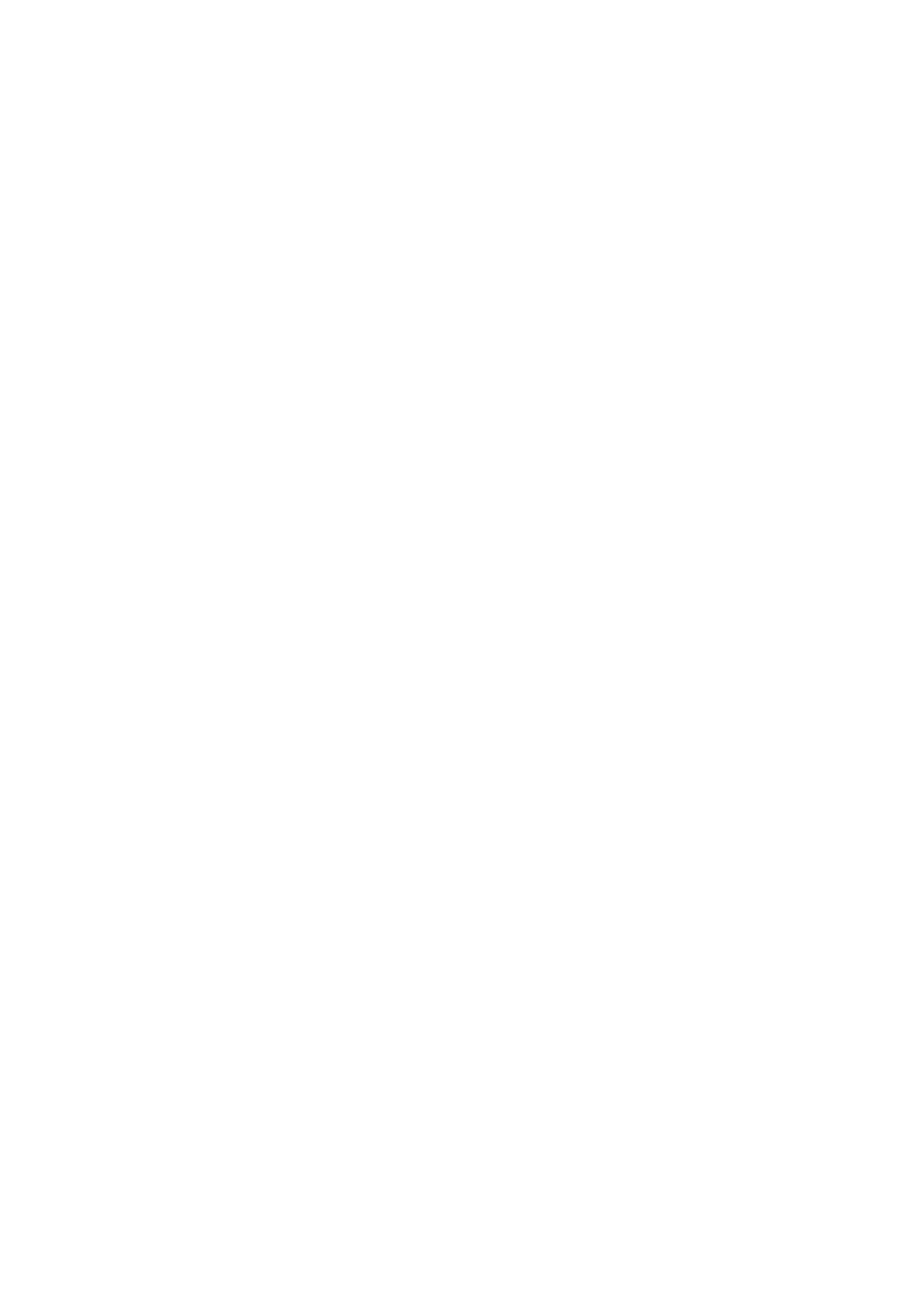#### **THEORETICAL, DEFINITIONAL AND POLICY CONCERNS WITH CONCEPTUALIZING 'CRIME AS POLLUTION'**

*Michael J. Lynch* Department of Criminology University of South Florida

*Kimberly L. Barrett* Sociology, Anthropology, and Criminology Department Eastern Michigan University

*Paul B. Stretesky* Department of Social Sciences and Languages Northumbria University Newcastle

*Michael A. Long* Department of Social Sciences and Languages Northumbria University Newcastle

*Melissa L. Jarrell* Department of Criminal Justice Texas A& M University – Corpus Christi

and

*Joshua Ozymy* Department of Political Science Texas A & M University – Corpus Christi

Word count: 9,370

**Keywords:** Crime policy, green criminology, 'pollution as crime',

Paper Accepted by American Journal of Criminal Justice on February 20, 2015 Copyright 2015 Do not cite, circulate, quote or copy without permission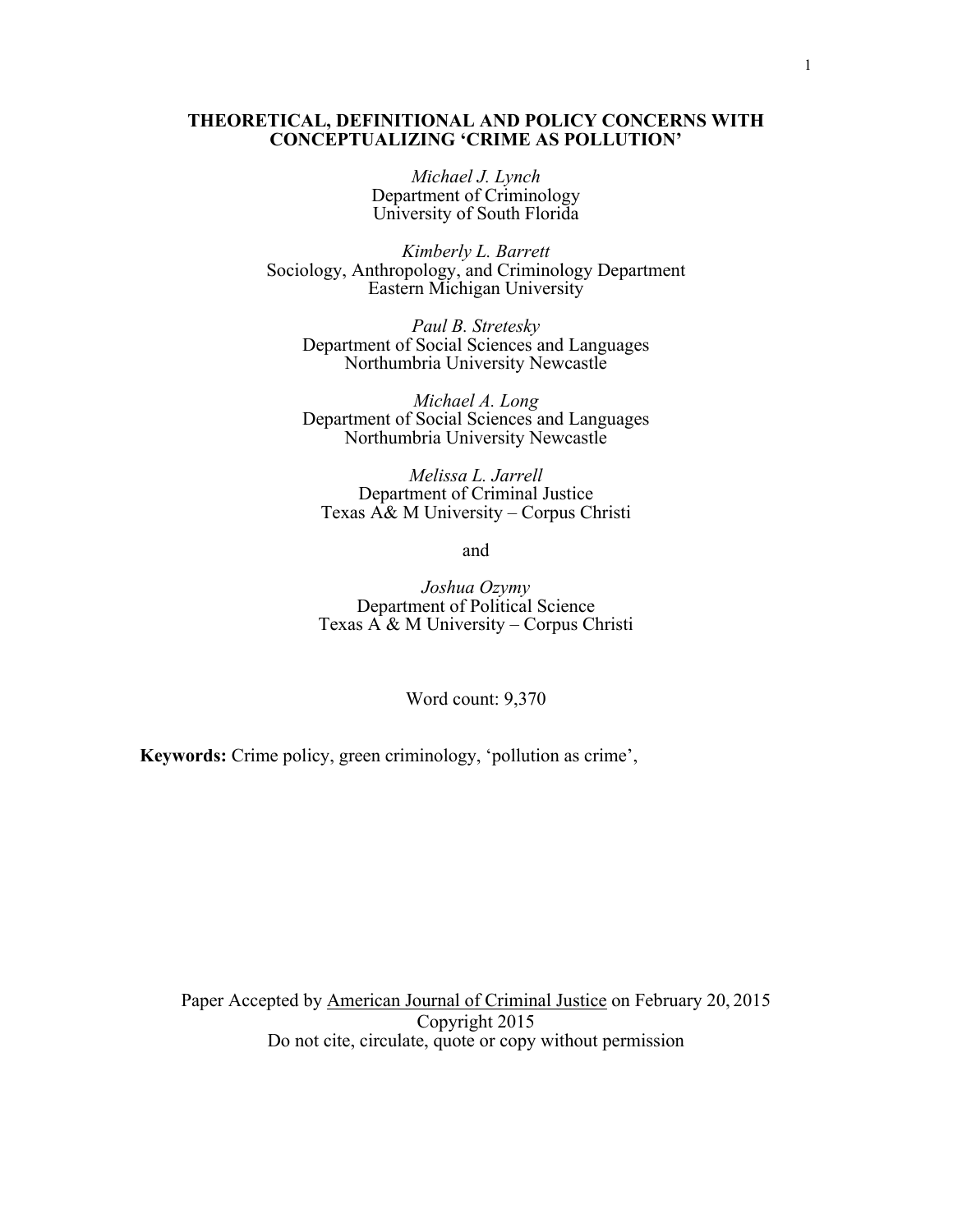**Abstract.** Criminologists have advocated understanding 'crime as pollution' to argue for market based crime control policy initiatives that mirror pollution control policy initiatives. However, the concept of crime as pollution is misleading, and threatens to give rise to misguided policy initiatives in efforts to control street crime. Crime as pollution risks reproducing and reinforcing race, ethnic, and class-based inequalities that are characteristic of pollution control responses. Alternatively, we suggest that criminologists adopt an understanding of 'pollution as crime.' Pollution as crime recognizes the importance of previous well-established criminological theory as well as interdisciplinary work on pollution. Pollution as crime is a more promising direction for criminal justice research and policy by responding to the excessive forms of victimization pollution generates.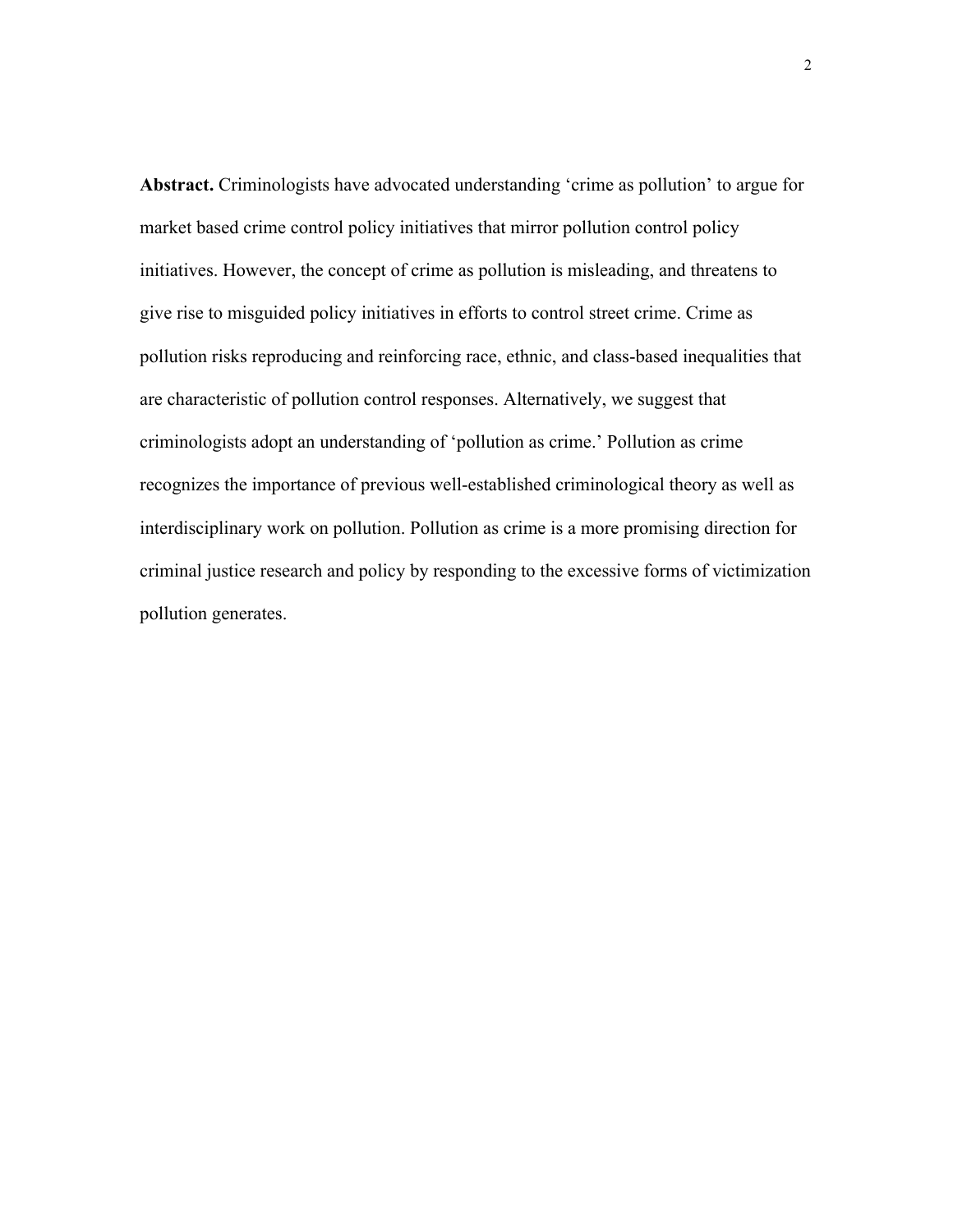## **Theoretical, Definitional and Policy Concerns with Conceptualizing 'Crime as Pollution'**

Building on prior research (Farrell & Roman, 2006), discussions published in *Criminology & Public Policy (*Eck & Eck, 2012; Nagin, 2012) suggest employing the concept "crime as pollution" (CAP) as the basis for promoting market-based social control responses to street crime that replicate environmental regulations. This article examines previously unexplored concerns with the "crime as pollution" concept, and urges a much more cautious attitude toward this concept (for existing criticism see, Mazerolle and Ransley, 2012). We examine four major concerns with the CAP concept: that it (1) is inconsistent with the scientific definition of pollution and ignores that literature; (2) reverses the link made between pollution and crime in medical, epidemiological and criminological literatures; (3) is inconsistent with green criminological analysis or the pollution as crime view, and (4) ignores the social control biases associated with environmental social control. Of particular concern is that the CAP concept seeks to promote market-based controls that exhibit race, class and ethnic biases when applied as environmental policies, and hence, may reproduce those biases in CAP responses to street crime. This is a serious policy concern that requires additional consideration.

We begin this article with a short introduction to the CAP concept as described in prior works. Next, we identify and briefly describe the above listed major concerns with the CAP concept, in turn. We proceed by discussing the geographic assumptions made by the CAP concept, followed by definitional issues raised with the CAP concept. Then,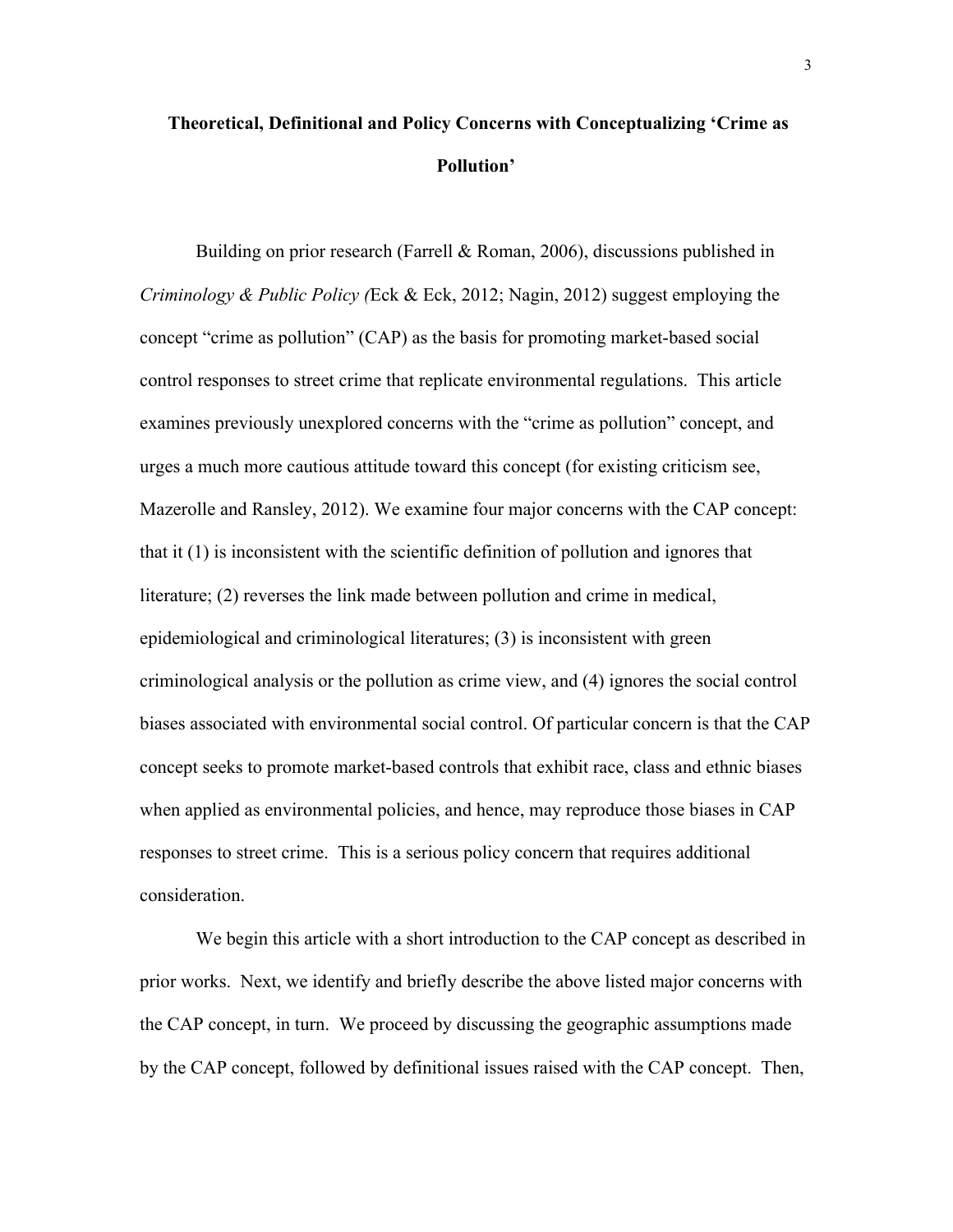we describe environmental justice and neurotoxicity/behavioral concerns that we believe are overlooked in the CAP concept, followed by a section discussing non-stationary point source pollution and end-of-pipe social control. Next we call into question additional assumptions implied by the CAP concept, including the utility of environmental marketbased social control, crime as pollution versus pollution as crime, and market models of pollution as crime control. Finally, we provide a few concluding remarks summarizing the theoretical and policy concerns raised throughout the manuscript.

#### **The Crime as Pollution Concept**

The CAP concept is an extension of place-based policing (Nagin, 2012). The CAP concept argues that place based policing can be facilitated by replicating market-based environmental social control policies to eliminate crime hotspots (Eck and Eck, 2012). In this view, responsibility for social control would be shifted from policing agencies to those who produce criminal opportunities that may generate crime (Farrell and Roman, 2006), on the suggestion that this approach would be similar to the way in which pollution is controlled. In the CAP literature, it is suggested that crime is a form of pollution and can be controlled in the same way as pollution.

In general terms, the CAP approach may be of interest to criminologists as it exhibits a disciplinary concern with street crime and its control. In the present work, we look beyond this traditional criminological concern, and draw attention to the theoretical and empirical limitations in CAP proposals that limit it policy applications. This includes paying attention to the scientific definition of pollution, and whether it is, in the first place appropriate to conceptualize crime as pollution.

A second concern is that CAP arguments accepts that market-based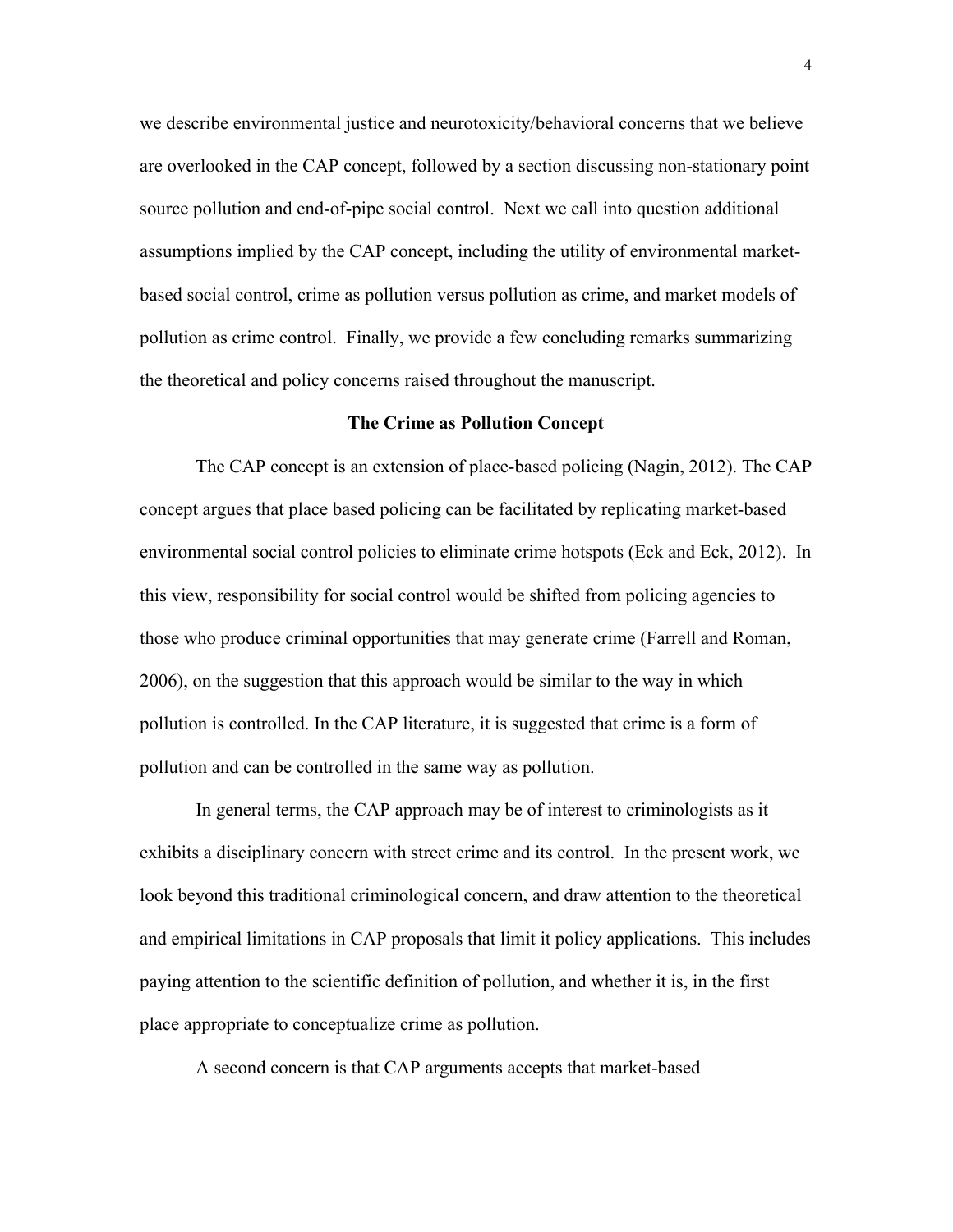environmental controls work, and fails to adequately review the literature on the effectiveness of environmental social control. We suggest that market-based environmental social control *does not* work as advertised, and leaves much to be desired.

Third, CAP arguments ignore empirical studies that indicate market-based models produce significant levels of environmental injustice. In other words, not only are market-based environmental controls ineffective and inefficient, they also generate other serious social problems such as the unequal distribution of justice and racial and class biases related to the distribution and control of pollution.

Finally, the CAP argument also ignores the now well-established idea that pollution is crime, and the literature on this subject both within and outside of criminology. On this point, the CAP argument reverses the more common association between pollution and crime, and fails to address how such a concept fits within the extant literature on pollution and pollution as crime. Details of this discussion appear below.

Before proceeding, however, it is important to establish that CAP arguments ignore the treatment of pollution issues in literatures both inside and outside of criminology. As a discipline, criminology has long ignored the study of green/environmental crimes. While other disciplines have paid significant attention to environmental issues since the 1950s, it was only in the last two decades that the concept of green crime was described (Beirne & South, 2007; Frank & Lynch, 1992; Lynch, 1990; Lynch & Stretesky, 2007; Stretesky, Long, & Lynch, 2014; White & Heckenberg, 2014) and expanded (Agnew, 2012; Lynch & Stretesky, 2003, 2014; Zilney, McGurrin, & Zahran, 2006) in the criminological literature. Nowhere in developing the concept of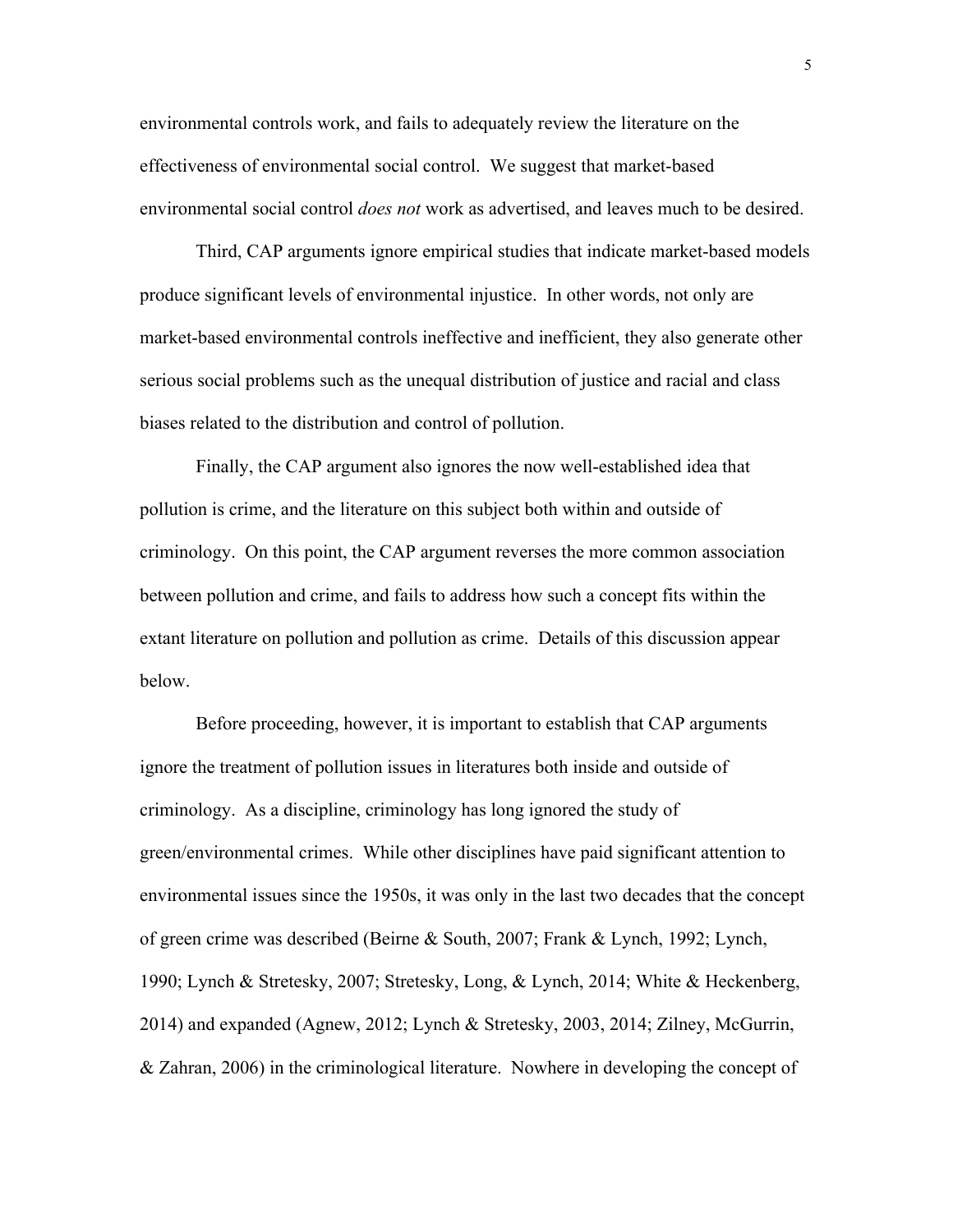CAP is there reference to this literature, or how these two literatures may be oppositional in nature. One would imagine that in proposing a new concept such as CAP, that some effort to address prior criminological literature on pollution issues would be consulted.

#### **Crime, Hotspots, Pollution and Geography Assumptions**

In exploring the CAP idea, Eck and Eck (2012) suggest that on the surface, crime hotspots appear similar to pollution hotspots empirically – that is, within *urban areas* crime hotspots and pollution hotspots overlap. That geographic similarity is employed to suggest that hotspot location parameters related to both street crime and pollution can be employed to generate market-based street crime social control responses that replicate the social control of pollution. In addition to overlooking whether environmental market social control works, and their potential to generate race, ethnic and class biases, the CAP argument fails to adequately assess its claim that crime is like pollution geographically. The literature on this issue suggests otherwise.

While pollution and crime share some geographic similarities *in urban locations*, there is little connection between pollution and crime on a broader geographic scale. Unlike crime, significant forms and volumes of ecological destruction/pollution occur in rural areas (Brisman, McClanahan, & South, 2014; Opsal & Shelley, 2014). These forms of ecological destruction and pollution includes activities related to: deforestation, mining, and other raw material extraction processes (Meng et al., 2009; Nraigu, 1990; Reece, 2007), non-point source agricultural pollution including pesticides and fertilizer runoff (Corsolini et al., 2006; Jacques, Gibbs, Rivers, & Dobson, 2012; Kim et al., 1996; Mallin & Cahoon, 2003), farm animal waste (Edwards & Ladd, 2000; Nicole, 2013), and a host of other environmental pollution problem related to waterways, oceans, wetlands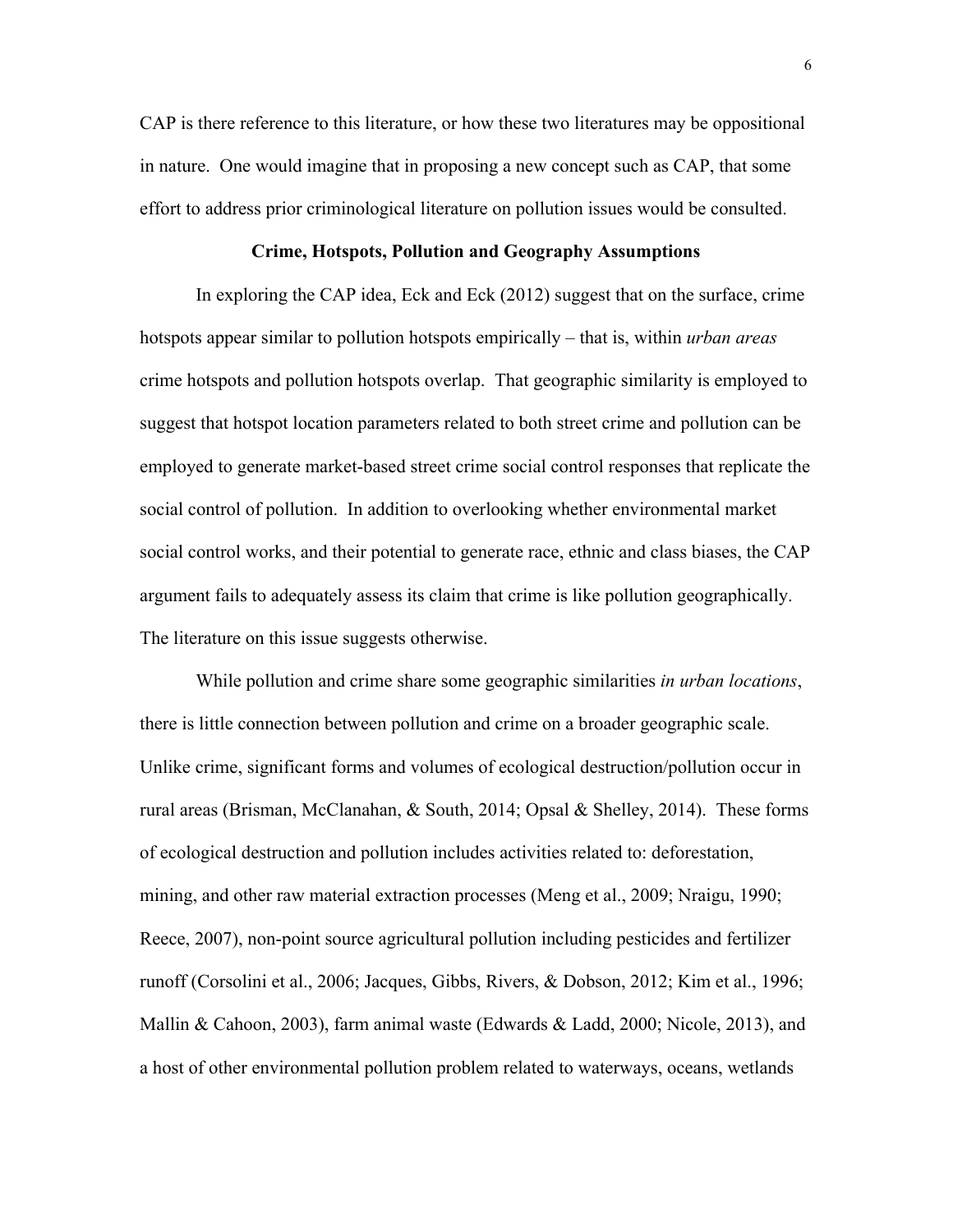and tidal areas, rainforests, tropical and semi-tropical forests, grasslands, and other relevant ecological units of analysis (Lynch and Stretesky, 2014). While rural areas can have high concentrations of environmental pollution and destruction, they lack high concentrations of street crime meaning that street crime and pollution do not always coexist. Thus, the initial assumption that crime and pollution are similar in their distribution is questionable outside of urban areas.

The CAP concept also suggests that the main form of urban pollution stems from "stationary sources" or what environmental researchers call "point source pollution" (PSP). To be sure, PSP, as Eck and Eck (2012) recognize, produce significant pollution. Yet, PSP is not confined to urban locations, and may not be the single most serious form of pollution in urban areas. Significant examples of rural PSP occur from mining and fossil fuel extraction sites. These sites are, in their present form, stationary, but are mobile in the long run and shift as old resources are depleted and new resources are located for exploitation. That is to say, rural PSP have limited life spans (are temporary in nature), and have a degree of mobility that urban PSP does not have. This conceptualization of temporary PSP can also be extended to other mobile environmentally destructive practices such as logging and mining, which produce several forms of air, land and water pollution while inhibiting the ecosystem's ability to absorb pollution. Another contemporary example of this form of ecologically destructive mobility is seen in the extraction of natural gas through hydrofracturing.

It contrast to the CAP argument, nonpoint source pollution (NPSP) is a significant form of pollution within urban areas. As early as 1985, it was well recognized that urban NPSP was responsible for significant volumes of urban pollution – and for many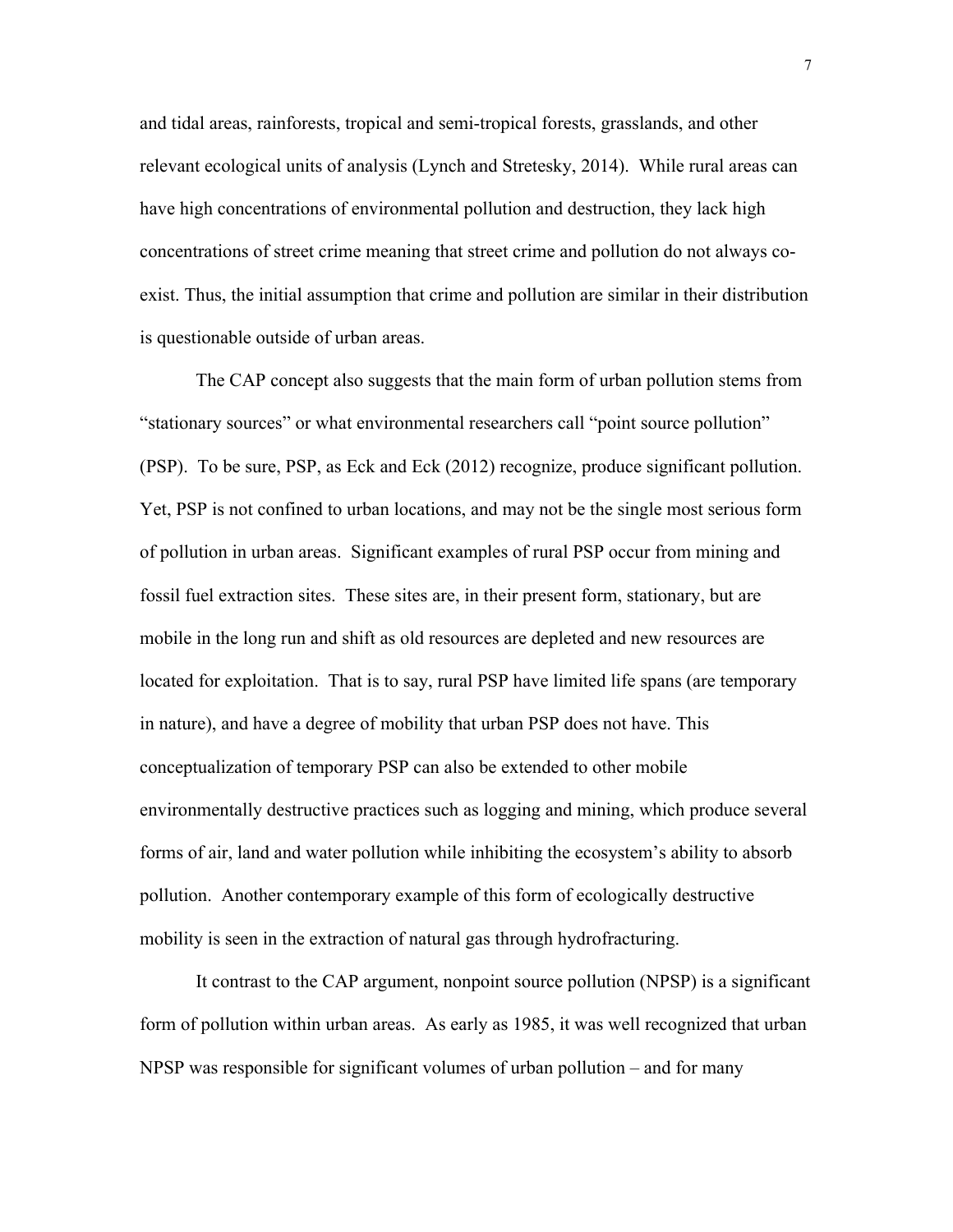pollutants, more than one-half of urban pollution (Brisman, 2002a; Harrington, Krupnick and Peskin, 1985). This includes NPSP water pollution from sewer systems (Lee and Bang, 2000) and roadways (Deletic and Orr, 2005). These pollutants include several harmful pollutants generated by motor vehicles (e.g., Thurston, Ito and Lall, 2011), and have been found to be unevenly distributed across urban neighborhoods (Chakraborty, 2009). These important NPSP are controlled through potentially different solutions than PSP (Shortle and Horan, 2001), and indicate that the focus of CAP policies on marketbased solutions overlooks significant portions of the pollution distribution and abatement literatures.

#### **Defining Pollution**

A significant concern with the CAP argument is that it endeavors to equate crime with pollution without examining the way in which pollution is defined, especially in the scientific literature. The CAP definition of crime as pollution is inconsistent with the definition of pollution found in scientific literature. Since criminologists often define their field as interdisciplinary, work from other disciplines should be relevant to assessing the CAP concept.

With respect to toxicological sciences, for example, the term "pollution" has a very specific, objective scientific meaning that can be detached from law (Harrison, 2006; Spellman, 1999), unlike the concept of crime. That independent, objective measurement of pollution assesses the composition of emissions against environmental background data or health and behavioral effect data to determine whether an emission is indeed a pollutant (Lynch and Stretesky, 2011). In contrast, criminology does not propose an independent, objective measure of crime that exists outside of crime's social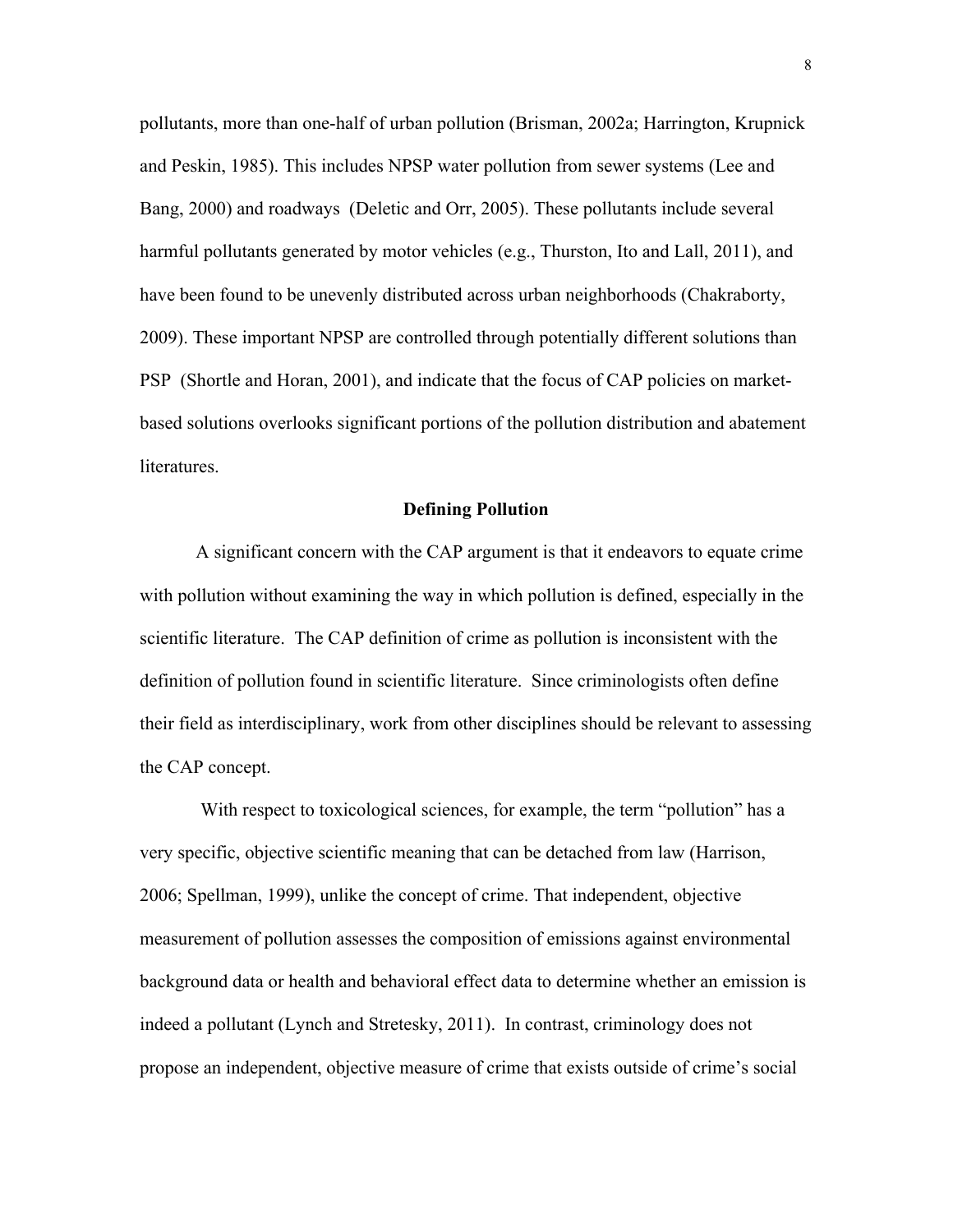construction in law (Waters, 2010; Lynch & Michalowski, 2006; Quinney, 1970; for relevant discussions see also, Markowitz and Rosner, 2000, 2003, 2012). As a result, crime and pollution are defined by different standards and cannot be so easily equated.

In scientific terms, pollution is defined as the presence of chemicals in the environment at a concentration above their normal background level (Harrison, 2006: 39; Porteous, 2008:43), or in reference to harms suffered by living organisms caused by exposure to pollutants (Kumar, 2008; for criminological discussion see, Lynch and Stretesky, 2011, 2014)[1]. While pollution is defined relative to scientific criteria in the scientific literature, environmental law and policy definitions of pollution varies widely across legal statues (Spellman, 1999:3). For example, the Clean Water Act [33 U.S. Code §1251] (2002) defines pollution as:

"dredged spoil, solid waste, incinerator residue, sewage, garbage, sewage sludge, munitions, chemical wastes, biological materials, radioactive materials, heat, wrecked or discarded equipment, rock, sand, cellar dirt and industrial, municipal, and agricultural waste discharged into water."

A more general definition found in the Clean Air Act (1990) [42 U.S. Code § 7401], which defines air pollutant as:

"any physical, chemical, biological, radioactive . . . substance or matter which is emitted into or otherwise enters the ambient air. Such term includes any precursors to the formation of any air pollutant, to the extent the Administrator has identified such precursor or precursors for the particular purpose for which the term 'air pollutant' is used."

The point here is that legally, pollution is defined as crime, and that the CAP concept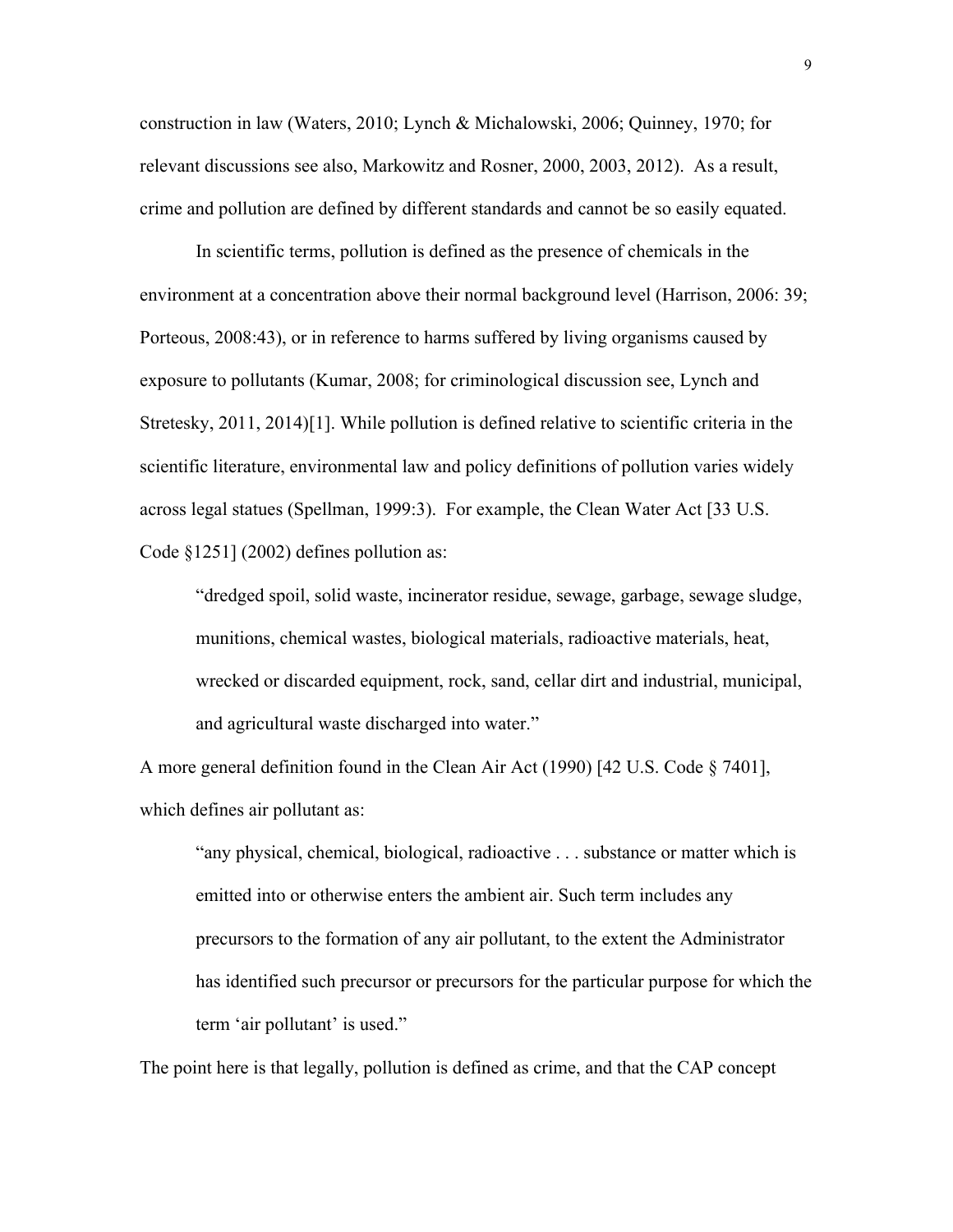fails to address the ways in which that concept fits with established scientific or socially constructed definitions of pollution. For crime to be pollution, issues such as the background level of crime must be precisely defined to ascertain when the level of crime exceeds its "natural" state – a concern that occupied, for example, Durkheim (1895). Theoretically, from a more rigorous market-policy position, CAP would only draw attention when exceeded its background level. Specifically, this means that an established standard that identifies the background rate of crime must be set to determine when CAP policies ought to be engaged. Given, for example, the long term decline in crime in the US, the period where crime exceeded its background level may have passed, perhaps indicating that CAP policies are no longer relevant to the control of crime. Since, at this point, these questions have not been explored empirically in the CAP argument – which is an important aspect of establishing that crime exceeds actionable background levels with respect to instituting market-based social control – the CAP proposal does not meet efforts to establish that crime meets any pollutant-related scientific criteria.

#### **Environmental Justice and Behavior Issues**

A major concern with the CAP concept relates to examining the intersection of class, race, and ethnicity with the social control of pollution, an issue widely examined in the environmental justice literature. In that literature, a core concern is that environmental social control actions – law, policy, enforcement actions and even the distribution of pollution itself -- is affected by neighborhood race, ethnic and class characteristics (Brisman, 2002b; Brulle & Pellow, 2006; Bullard, 2000; Hipp & Lakon, 2010; Pastor, Sadd, & Hipp, 2001). That literature suggests that environmental social control responses have been unequal, and disadvantage neighborhoods with higher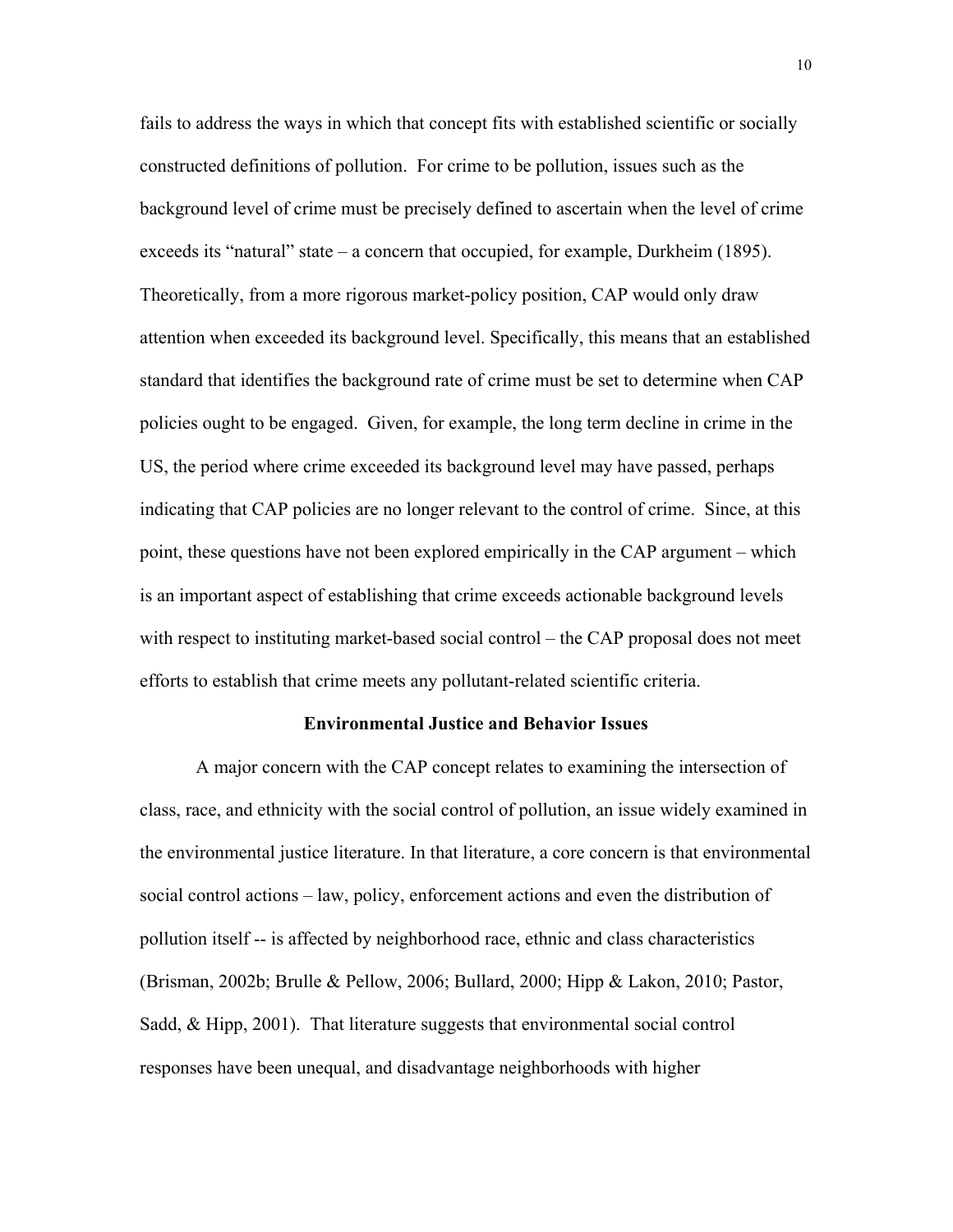concentrations of minorities or the poor. Given the existence of these biases in the application of market-based environmental social control responses, criminologists must specify how such injustices would be prevented by CAP policy responses.

Over the past three decades, medical research has explored the connection between pollution and crime, viewing pollution exposure as generating biological effects that may produce crime (Carpenter & Nevin, 2010; Denno, 1990; Dietrich et al., 2001; Fergusson, Boden, & Horwood, 2008; Masters, Hone, & Doshi, 1998; Mohai et al., 2011; Needleman et al., 2002; Pastor, Sadd, & Morello-Frosch, 2004; Pihl & Ervin, 1990; Stretesky & Lynch, 2001; Wright et al., 2008). Logically speaking, pollution is among the antecedents of crime, and that as an antecedent of crime, pollution is unevenly distributed. This is an important issue in relation to the CAP concept and its suggestion that crime can be controlled by market-based policy on two fronts. First, medical and criminological literature suggests, the crime control policy that ought to draw attention here is controlling pollution as a mechanism for controlling street crime. Second, controlling pollution has important justice dimensions, and controlling pollution can also have beneficial social justice implications especially for minorities and the poor that are unaddressed in the CAP approach. Of relevance here is the observation that the production of and exposure to pollution is a form of criminal victimization that harms nature, human and nonhuman species, as well as ecosystem components (Halsey  $\&$ White, 1998; Kramer & Michalowski, 2012; Lynch & Stretesky, 2001; Ruggiero & South, 2010). This later view of "pollution as crime" addresses important crime and justice concerns that the CAP concept neglects.

Various literatures suggest the need to address the etiological and victimization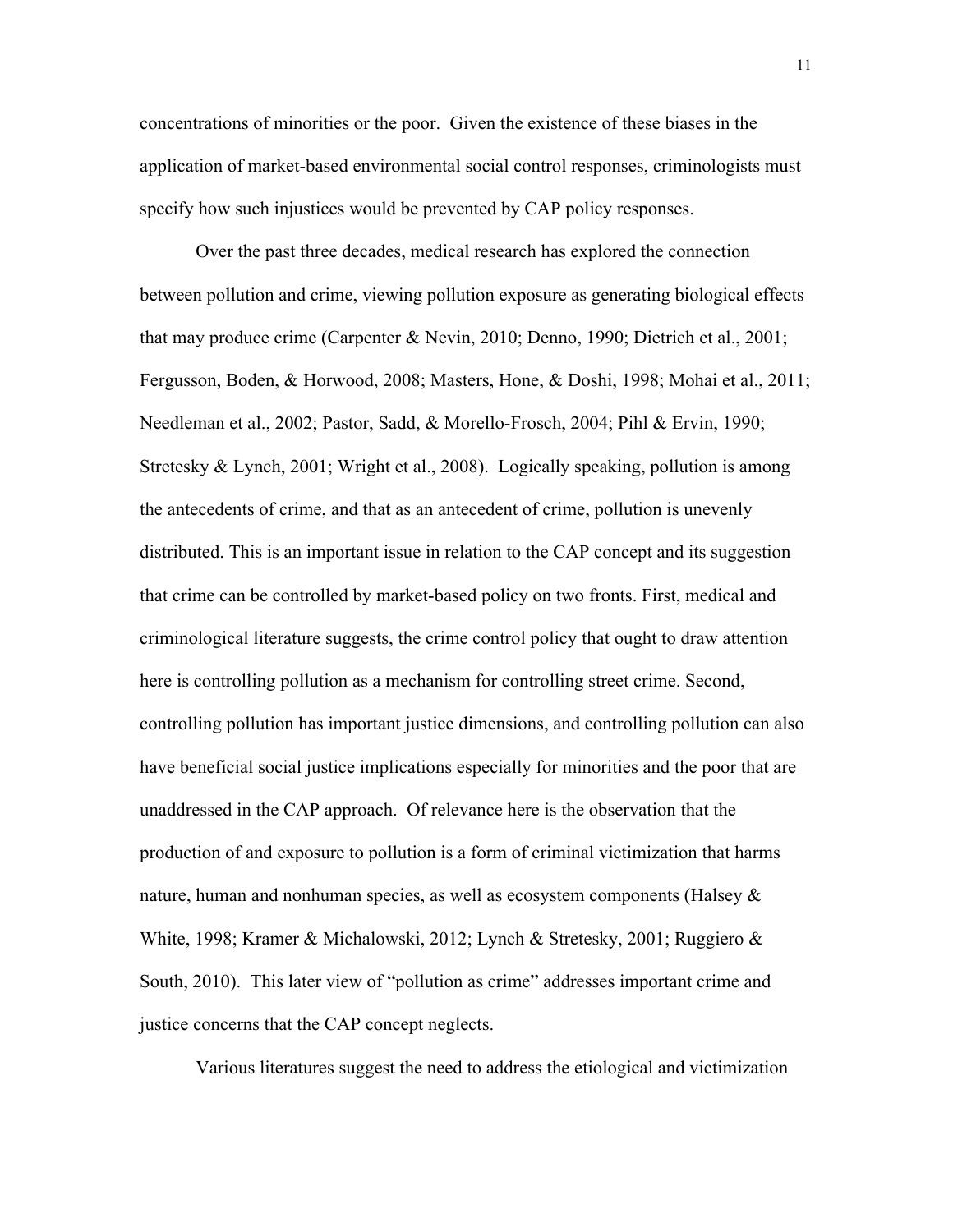dimensions of pollution, the geography of pollution and the structural sources of pollution in relation to the geography of crime, victimization, and environmental justice (Lynch, 2004, 2013). That understanding of pollution as a precursor to crime and victimization is also a central component of environmental justice research which, as noted, has established an association between pollution and the production of environmental injustice for low income and minority communities, and includes empirical and theoretical attention to these issues in the criminological literature as well (e.g., Lynch and Stretesky, 2012, 2013; Lynch, Stretesky and Burns, 2004a, 2004b; Stretesky and Lynch, 2002, 2011).

To be sure, the fact that pollution has a spatial distribution in urban areas and that pollution precedes crime and victimization means that crime hotspots and pollution hotspots may overlap as noted in CAP approaches. That overlap occurs because of the primary importance of the geographic location of pollution emissions within urban areas. CAP assumptions, however, take this association as an indication that pollution control policies might apply to crime, when the more significant issue is that pollution control, if effective, could reduce victimization from street crime and green pollution crimes, reduce injustice and, in cost terms, net a larger pay-back than CAP approaches would stimulate.

As noted, it is widely recognized that pollution generates social injustices that have adverse effects on minorities and the poor. The CAP approach ignores this important observation, and instead endeavors to replicate market-based environmental social control policies that have historically facilitated environmental injustice. This is no small point, and stands as the most significant criticism of the CAP approach. How social and environmental justice issues would be addressed by CAP models has been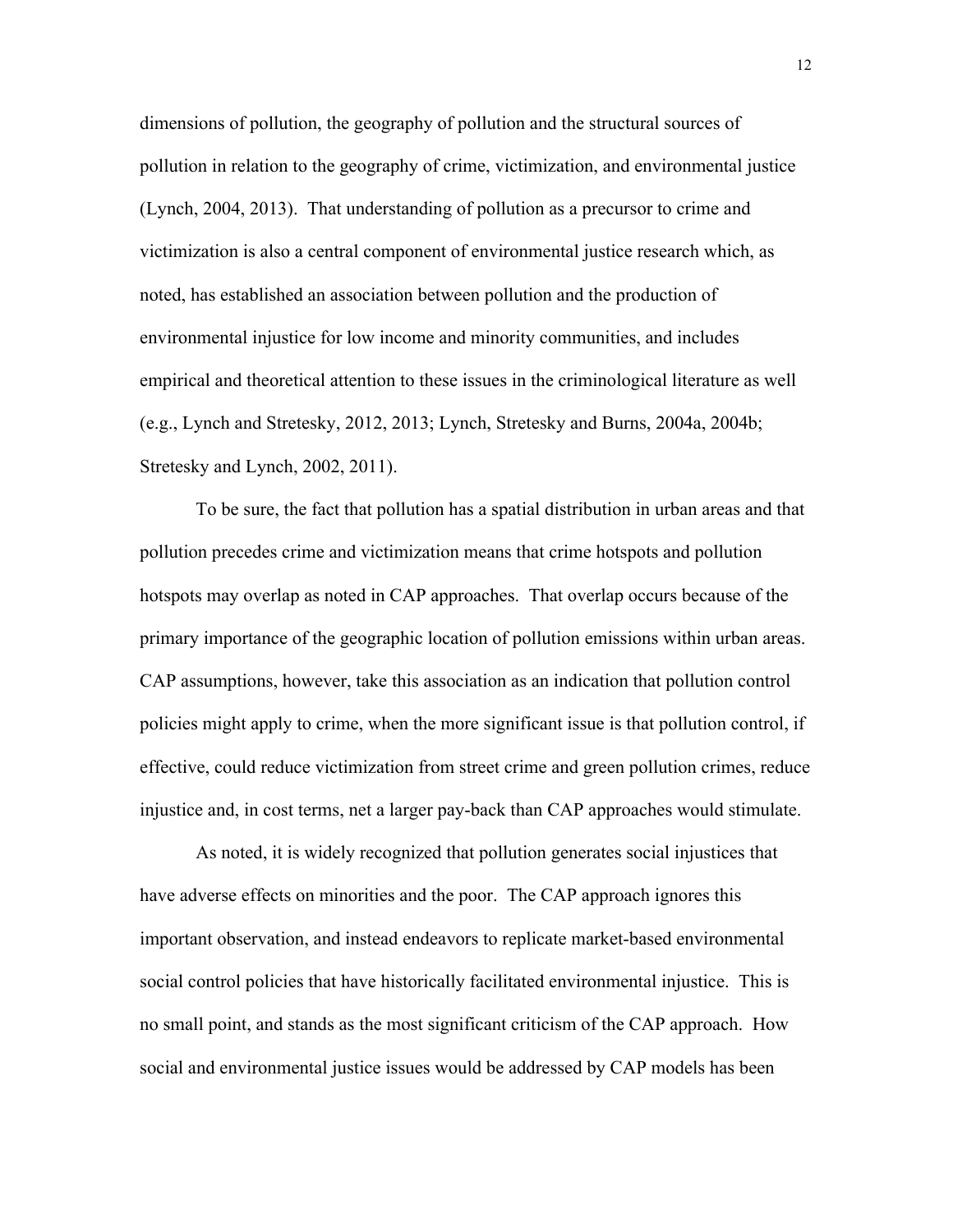overlooked, and thus replicating market-based environmental social control remains a significant concern in relation to the negative effects such approaches may generate with respect to the distribution of justice in society. To be sure, since there is evidence that pollution is unevenly distributed by race and class, and that pollution is one of the covariates of crime, CAP policies will likewise be unevenly distributed, perhaps producing additional social injustice tied to the production of unnecessary social controls that are distributed based on the geography of race, ethnicity and class. Extant green criminological literature (Brisman, 2008; Lynch, 1990; Stretesky & Knight, 2013; South, 1998; White, 2007) also describes how environmental social control exhibits class, race and ethnic biases. The concern here is that crime and pollution coexist in urban environments in ways that criminologists have not fully addressed (Lynch, 2004).

#### **Issues of Concern: Non-Stationary Pollution and End-of-Pipe Social Control**

Another important consideration is that while some pollution sites are stationary, pollution itself is not stationary, a point widely referenced in the scientific literature (Colbeck, 2009: 310). Once created, pollution is non-stationary and difficult or impossible to control once emitted into the environment without first making an effort to control emissions on site. One response to this problem is the creation of "end-of-pipe" technologies that target pollution production sources, making it *appear* that areas rather than behaviors are regulated. There is significant criticism of end-of-pipe social control (Schnaiberg, 1980; Stretesky, Long, & Lynch, 2013) that must also be considered. Of particular relevance is that end-of-pipe controls ignore the impact production decisions have on the generation of pollution, and that they therefore fail to address the *causes of pollution*. Rather, these market solutions are remedial, and will be less effective than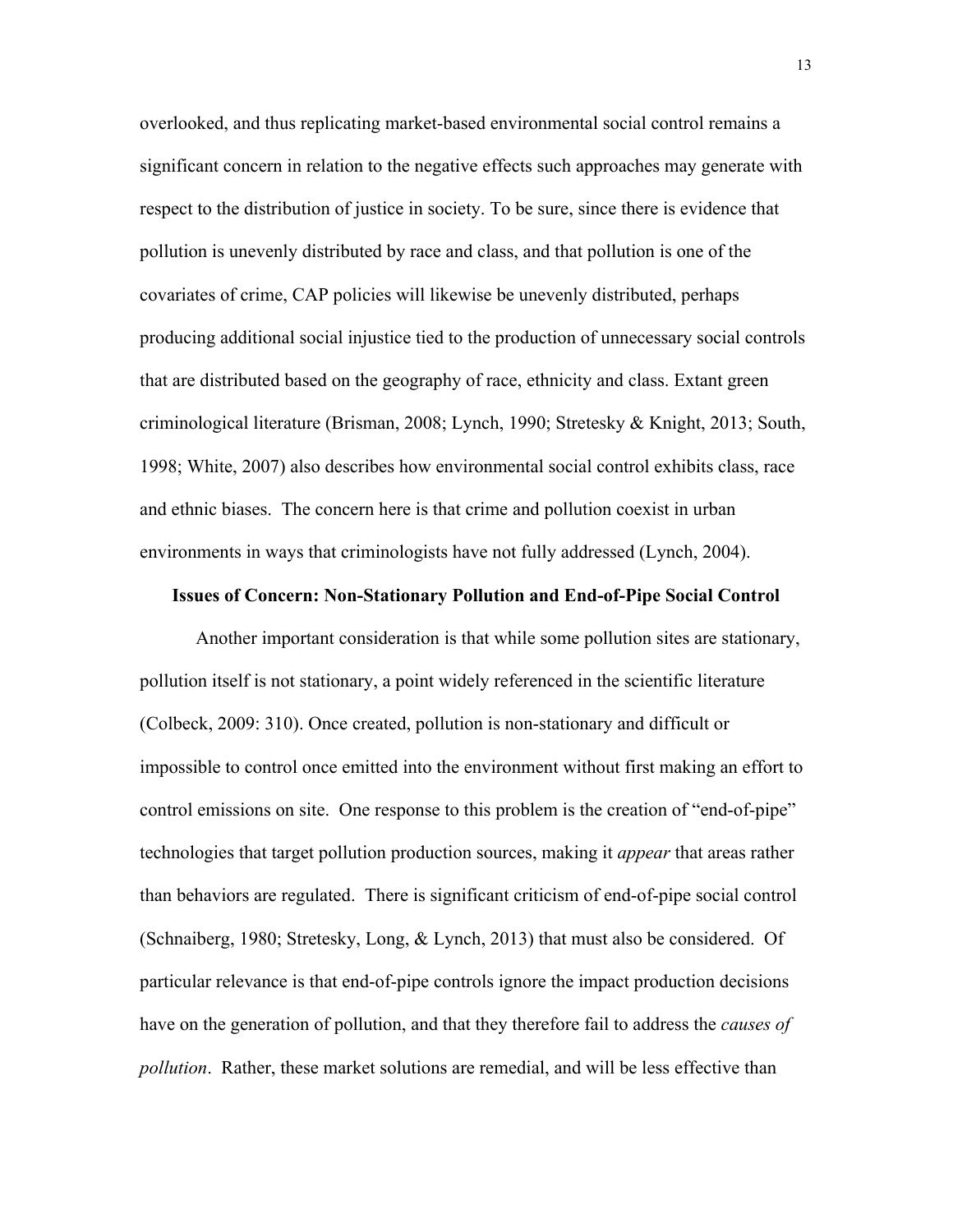strategies that target production decisions that cause pollution (Bennett, 2011). With respect to the CAP argument, this observation should also raise questions about whether market-based street crime controls would be efficient in the long run since, like environmental end-of-pipe responses, they fail to address the causes of the detrimental behavior. Crime, in other words, is similar to pollution to the extent that it is an end-ofpipe product. Whether that similarity means crime can be controlled by end-of-pipe social control styled policies, however, must also be interpreted in relation to the general effectiveness of environmental end-of-pipe social control policy.

#### **Criticisms of Environmental Market-Based Social Control***.*

The CAP argument overlooks criticisms of market-based environmental social control responses, some of which appear in the criminological literature. Of particular concern in those critiques is the very nature of the free market, the way it operates, and assumptions made about policies that flow from and buttress the free market (e.g., see, Burns, Lynch, & Stretesky, 2008; Walters, 2010; Walters & Martin, 2013). In short, the kinds of market-based policies used to control environmental pollution have been well criticized as ineffective, and as a result, some question should be raised about the potential effectiveness of those strategies as crime control responses. Prior studies, for example, suggest that state environmental market mechanisms only reduce offending when high levels of enforcement are also present (Harrington, 2013). The Environmental Protection Agency's (EPA) own data suggests that market-based controls are ineffective. For example, EPA data shows that only 12% of firms that report pollution data under the Toxic Release Inventory (TRI) also employ market-based source reduction policies to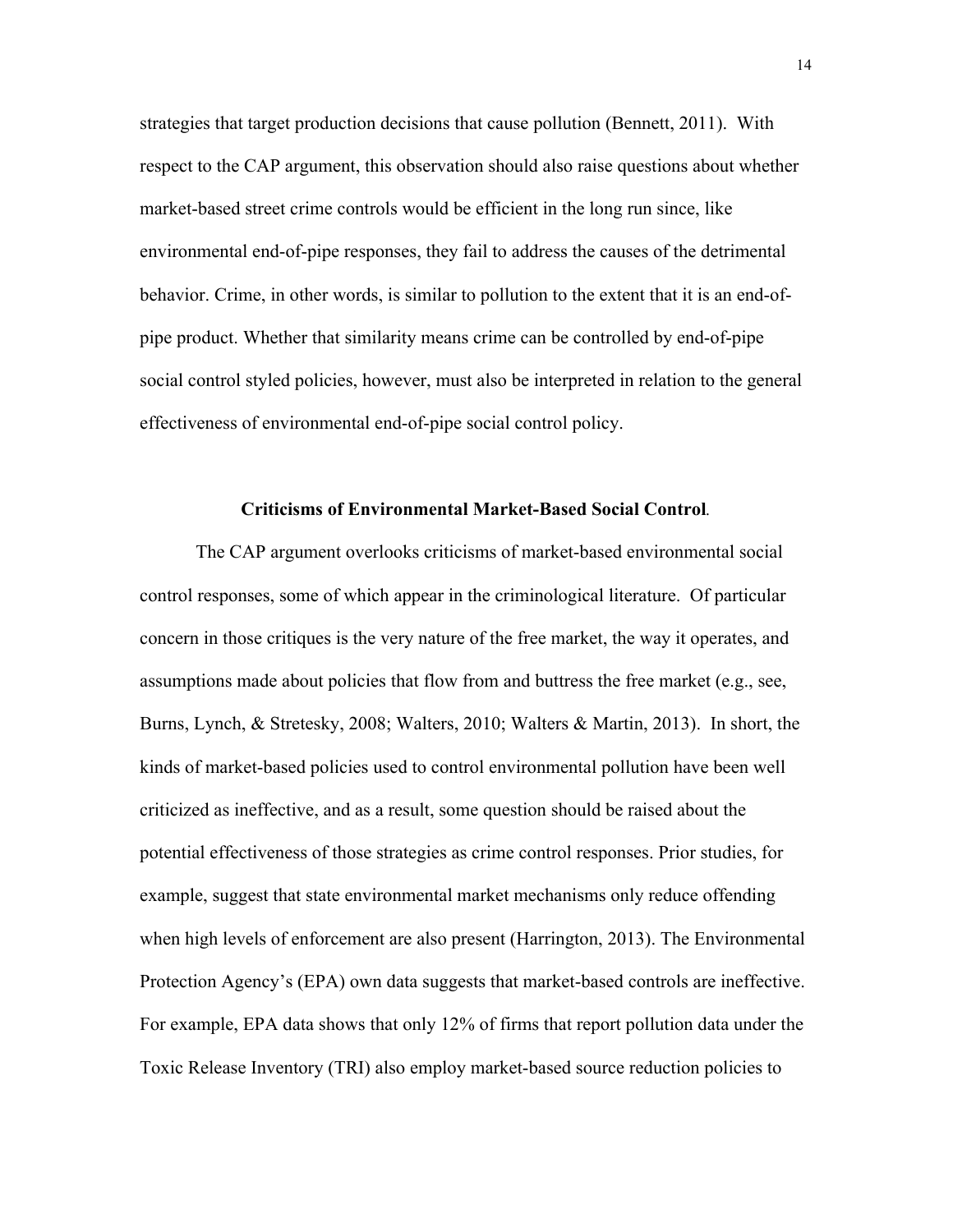counter the production of pollution. Moreover, analysis of other EPA market-based models of social control such as self-policing find that approach ineffective (Stretesky, 2006; Stretesky and Lynch, 2009).

Existing CAP proposals overlook the structural and political context of marketbased models of social control. At the federal level, environmental market models emerged incrementally and were heavily influenced by political and economic interests. Unlike the control of street crime where state, local, and federal agencies have relatively distinct responsibilities, controlling pollution takes place in a diffuse system of responsibility, where both state and federal agencies influence policies and enforcement decisions (Atlas, 2007; Mintz, 1995; 2005; Wood and Anderson, 1993). For example, while the EPA produces national Clean Air Act (CAA) standards, the permitting and monitoring of CAA facilities may fall under state authority. State agencies engage in differential enforcement of the CAA offer their own interpretation of federal rules, or may be hostile to federal regulatory standards, while regulated firms fight regulators in court and form associations to lobby against regulatory stringency. Inconsistent resource allocations toward these efforts across states also impact the regulatory process. The result is a non-uniform system of crime control affected by lobbying and extensive political pressure. CAP models have not addressed how a similar situation would be avoided.

Environmental regulation relies heavily on self-reported violations, which one could argue would be the way crime hotspot establishments might be monitored under a market-based model of crime control (Stretesky, 2006). This self-report monitoring system has been widely criticized, and the problem such a system presents is evident in

15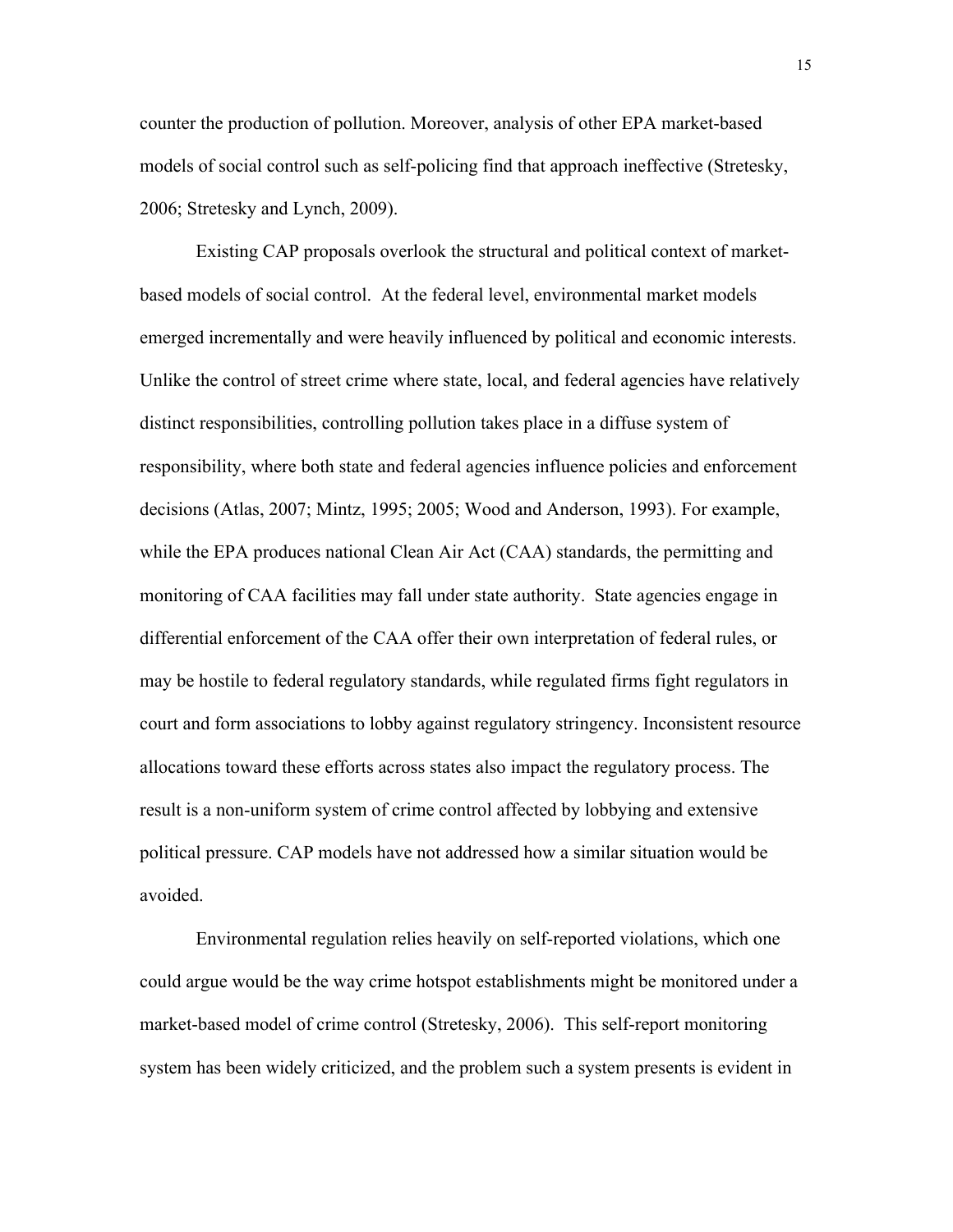the self-reporting of accidental air pollution or "upset events" by facilities in environmental hotspots. Existing rules allow facilities to routinely report certain types of pollution as accidents, avoiding permit violations and punishment (Ozymy and Jarrell, 2011). Similar problems are likely to emerge in efforts to regulate crime hotspot locations and the reporting of crime.

Importantly, market-based regulations are often the exception rather than the norm in regulating environmental crime. Most environmental regulation since the 1970s has focused on a command-and-control approaches that emphasizes deterrence to reduce pollution (Burns, Lynch and Stretesky, 2008; Fiorino, 2005; Yandle, 1989). Marketbased mechanisms, voluntary compliance, and reporting concepts were given more weight politically when agencies failed to adequately police or punish chronic offenders (Collins, 2010; Coequyt, Wiles, & Campbell, 1999). Studies suggest that these voluntary market mechanisms only promote compliance among firms already in compliance with environmental regulations (Anderson and Lohof, 1997; Stretesky and Lynch, 2009). Market-based mechanisms only work if followed-up by stringent oversight mechanisms to reduce incentives for bad behavior, which is rarely accomplished (Burns, Lynch and Stretesky, 2008). Moreover, at the implementation level, few resources have been devoted to criminal enforcement of market-based programs, and the US EPA only employed 186 criminal investigators for the entire country (Ozymy and Jarrell, 2014). While some studies suggest monetary penalties induce environmental law compliance (Gray and Shimshack, 2011; Magat and Viscusi 1990; Shimshack and Ward 2005; 2008), Simpson et al. (2007) find little long-term deterrent effect from these measures. Even if crime hotspots were permitted to allow X volume of crime and were allowed to employ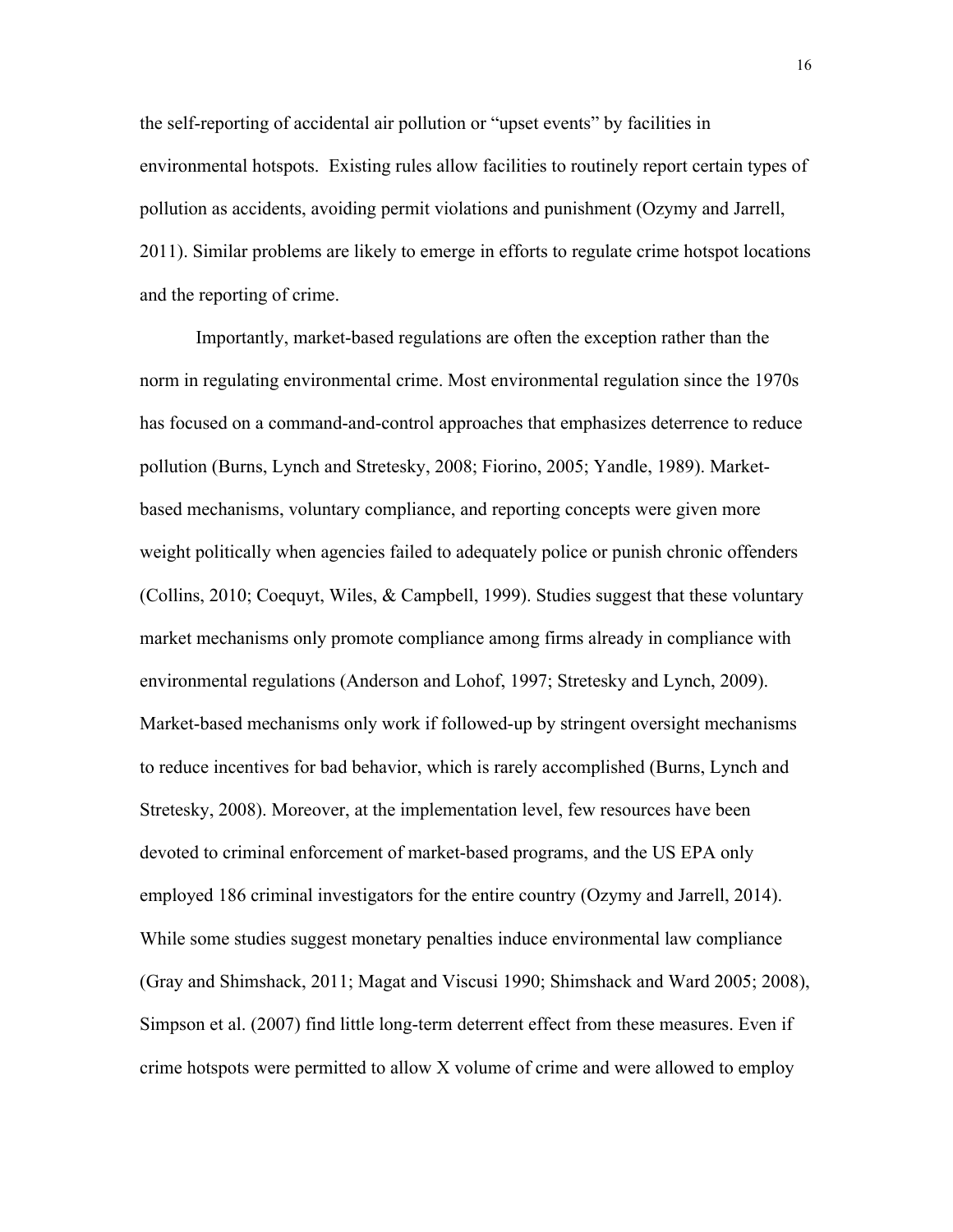flexible market strategies to help reduce crime, they would still require vigilant monitoring by law enforcement to insure firms abide by those agreements. This assumes firms would fully self-report crimes and that sufficient surveillance resources would be allocated, a condition that is lacking in our current system of environmental enforcement (Stretesky and Lynch, 2009). Environmental market-based regulators are so understaffed that they must rely on firms to self-report their crimes, and have lead regulators to adopt pollution abatement technologies as alternatives to enforcement. Large firms can absorb the costs of these market-based control mechanisms while smaller firms cannot (Yeager, 1987), a situation that might apply to market-based control of street crime, forcing small establishments out of business or to seek ways around market compliance efforts.

As Friedrichs (2010:343) notes, despite efforts to revise the control of environmental crime, these crimes remain widespread, rules are inconsistently enforced and prosecuted, and lack sufficient sanctions. To be sure, conceptualizing crime as pollution and creating an enforcement regime around such an idea would shift how we prosecute and pursue crimes, but the question, as noted above, is whether such a strategy would be effective, an issue the crime as pollution argument overlooks. Such an approach might be effective *if* a large regulatory apparatus were created at considerable cost.

Can crime be controlled by market-based solutions? Answering this question involves addressing market-based control assumptions. In the environmental arena, market-based solutions are employed because production and pollution are connected to each other theoretically in market-economic model assumptions that form the basis of market-based social control responses to environmental pollution. Moreover, in this economic view, there is a specific assumption that the market can correct its own

17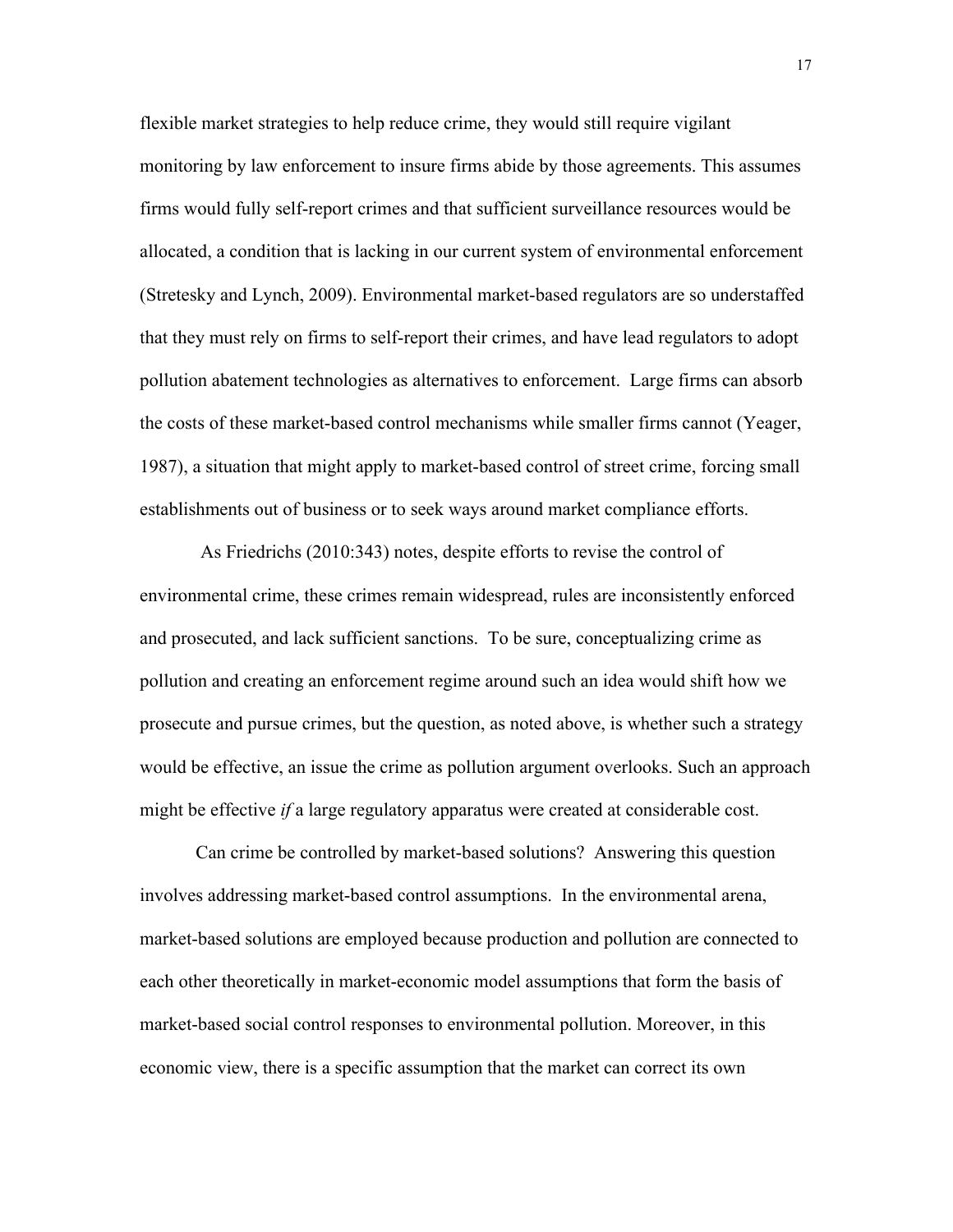deficiencies, and thus that the form of social control that emerges is necessarily marketbased (Burns, Lynch and Stretesky, 2008). In the market model of social control, the market is seen as needing only some external (perhaps minimal) guidance to remedy the problem of pollution, and the resulting strategies of control are not necessarily seen as invasive nor extensive.

These assumptions are questionable with respect to street crime and its causes. With respect to street crime, it could be argued that "the market" produces crime because of market deficiencies. In some views, these market outcomes may include the unequal distribution of income and resources. In other words, market deficiencies create locations where resource deficiencies are concentrated and generate street crime. If correct, then street crime cannot be effectively controlled by end-of-pipe street crime policies since those policies fail to change the nature of the market and its crime producing tendencies. In other words, since the problem is market-based, market restructuring cannot be achieved simply by targeting street crime locations since such a policy does not alter the nature of the market place itself (e.g., the market will continue to produce new sources of crime and new crime locations even if some locations are targeted for social control). As a result, a market solution to crime will always be reactive and in constant need of revision. In this sense, a market solution to street crime is highly tentative, and significant resources would be required to constantly reassess the crime market and adjust marketbased policy interventions.

There is considerable disagreement as to whether market solutions to pollution are effective. For example, despite the use of market-based control strategies, there is still a significant environmental pollution problem in the US. Toxic Release Inventory data, for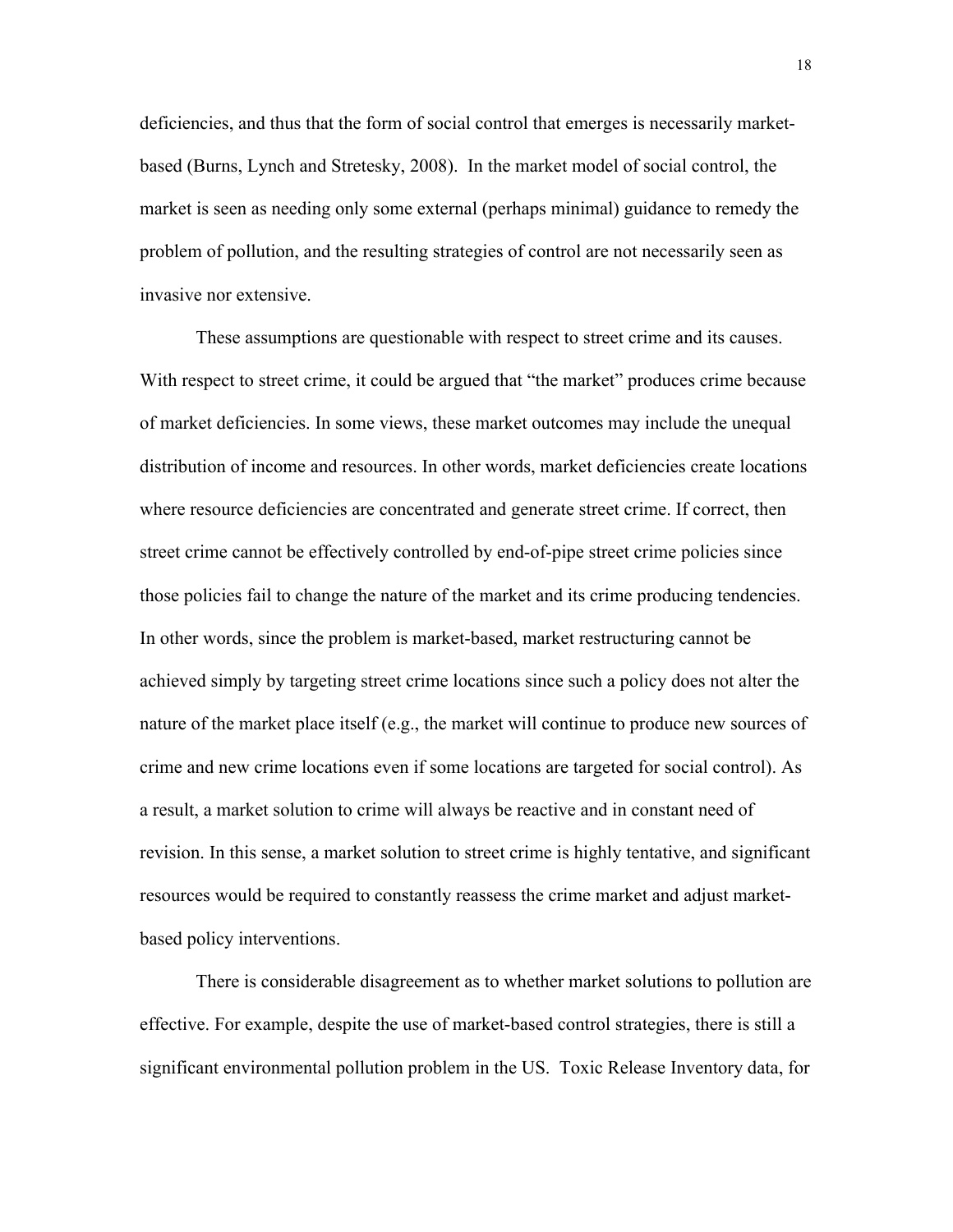instance, indicates that US corporations report emitting more than 23.5 *billion* pounds of toxic waste annually, a figure that fluctuates not with social control efforts over time, but with the level of economic production in the US (Lynch and Stretesky, 2014). By the late 1990s, despite decades of market-based pollution control, reported TRI emissions had reached more 33 billion pounds per year, about a 10% increase over 1990. The declines in pollution evident from 2000-2009 can be associated with a global economic recession, and not enhanced market-based control. Moreover, from 2009-2012, reported pollution emissions in the US have increased nearly 16% as the economy recovered, again indicating that pollution is not well controlled by market-based social control policy.

#### **Crime as Pollution, or Pollution as Crime?**

As noted, the CAP concept is inconsistent with the scientific definition of pollution. That concept is also inconsistent with two decades of research on pollution as crime framed by green criminology, and with respect to environmental law and policy, which also promotes the idea of pollution as crime (Burns, Lynch and Stretesky, 2008). Unfortunately, pollution is a serious contemporary problem, one that rarely attracts criminological attention while it has garnered significant attention in biology, physics, chemistry, ecological studies and increasingly in political and public policy debates. Thus, the CAP concept is useful to the extent that it stimulates criminological interest in concepts such as pollution. The limitation of the CAP concept in this regard, however, is that it draws attention to street crime rather than the more significant problem of ecological pollution and destruction produced by corporations (Stretesky, Long and Lynch, 2013; Lynch and Stretesky, 2014) – that is, pollution as crime.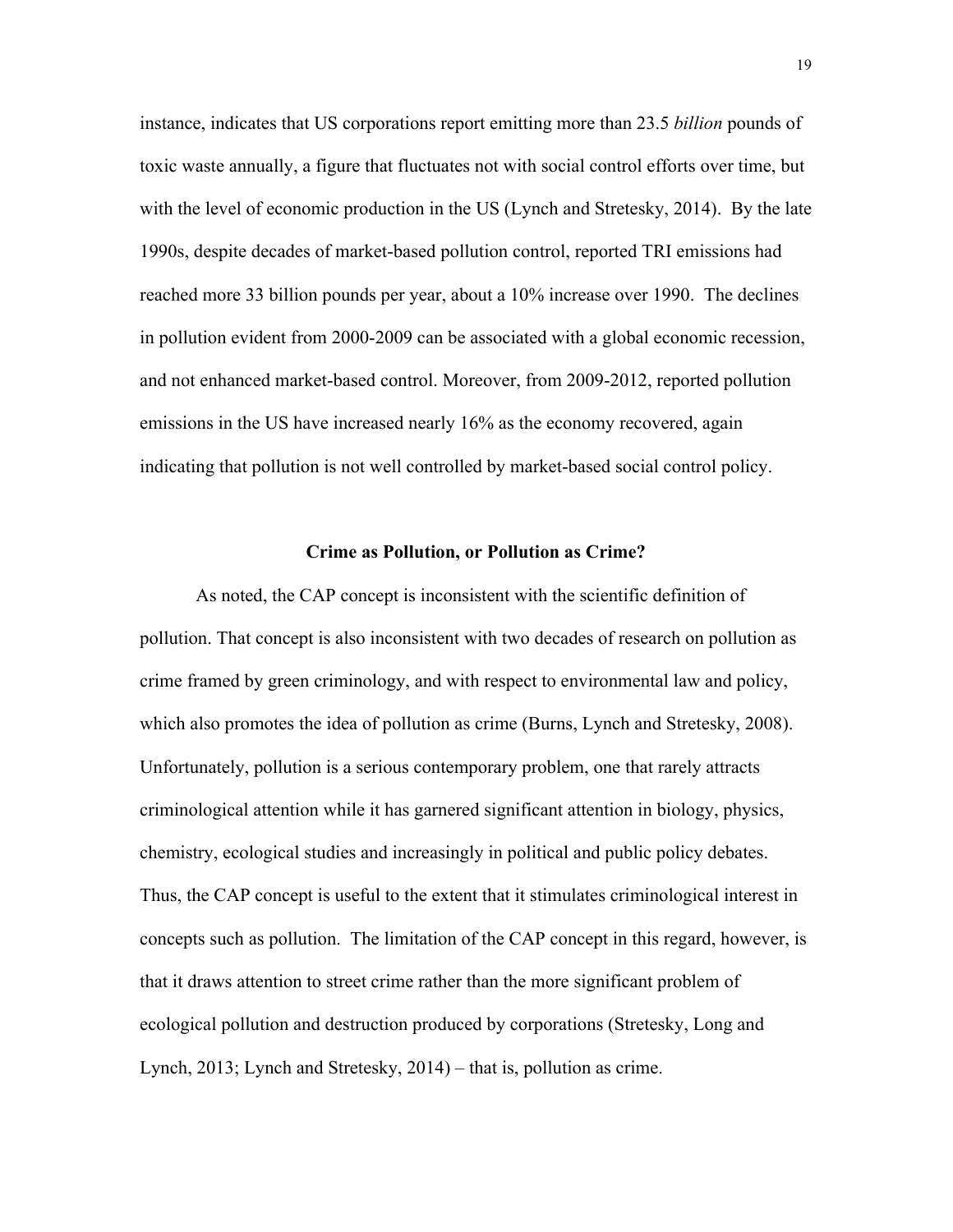Further, the effort to define crime as pollution is inconsistent with medical and epidemiology research on the role pollution plays in changing human behavior including crime (Carpenter & Nevin, 2010; Denno, 1990; Dietrich et al., 2001; Fergusson, Boden, & Horwood, 2008; Masters, Hone, & Doshi, 1998; Mohai et al., 2011; Needleman et al., 2002; Pastor, Sadd, & Morello-Frosch, 2004; Pihl & Ervin, 1990; Stretesky & Lynch, 2001; Wright et al., 2008). In that literature, crime may be an outcome of pollution, but has not been conceptualized as pollution.

The CAP concept is poorly developed to the extent that it has not addressed the more widely recognized issue of pollution as crime. Since 1990 or for nearly a quarter of a century, green criminology (Lynch, 1990) has promoted the study of pollution as crime. Given the existence of this now established literature, one would except an effort to introduction a new pollution concept (CAP) would address its fit with established criminological literature and address the pollution as crime approach. The pollution as crime view indicates that pollution is a serious crime with a diverse array of harmful consequences that criminologists ought to address. Empirically, it has been estimated that victimization associated with pollution far exceeds victimization from street crime (Lynch, 2013; Lynch and Stretesky, 2014; Jarrell, Lynch and Stretesky, 2013). How the CAP concept fits this extant literature has not been addressed. In contrast, the issue of why pollution ought to be treated as crime and as a concern in the study of criminal behavior and social justice is now well established, and has been addressed in literatures outside of criminology as well.

#### **Market Models of Pollution as Crime Control?**

Above it was noted that the CAP argument ignores the many diverse and specific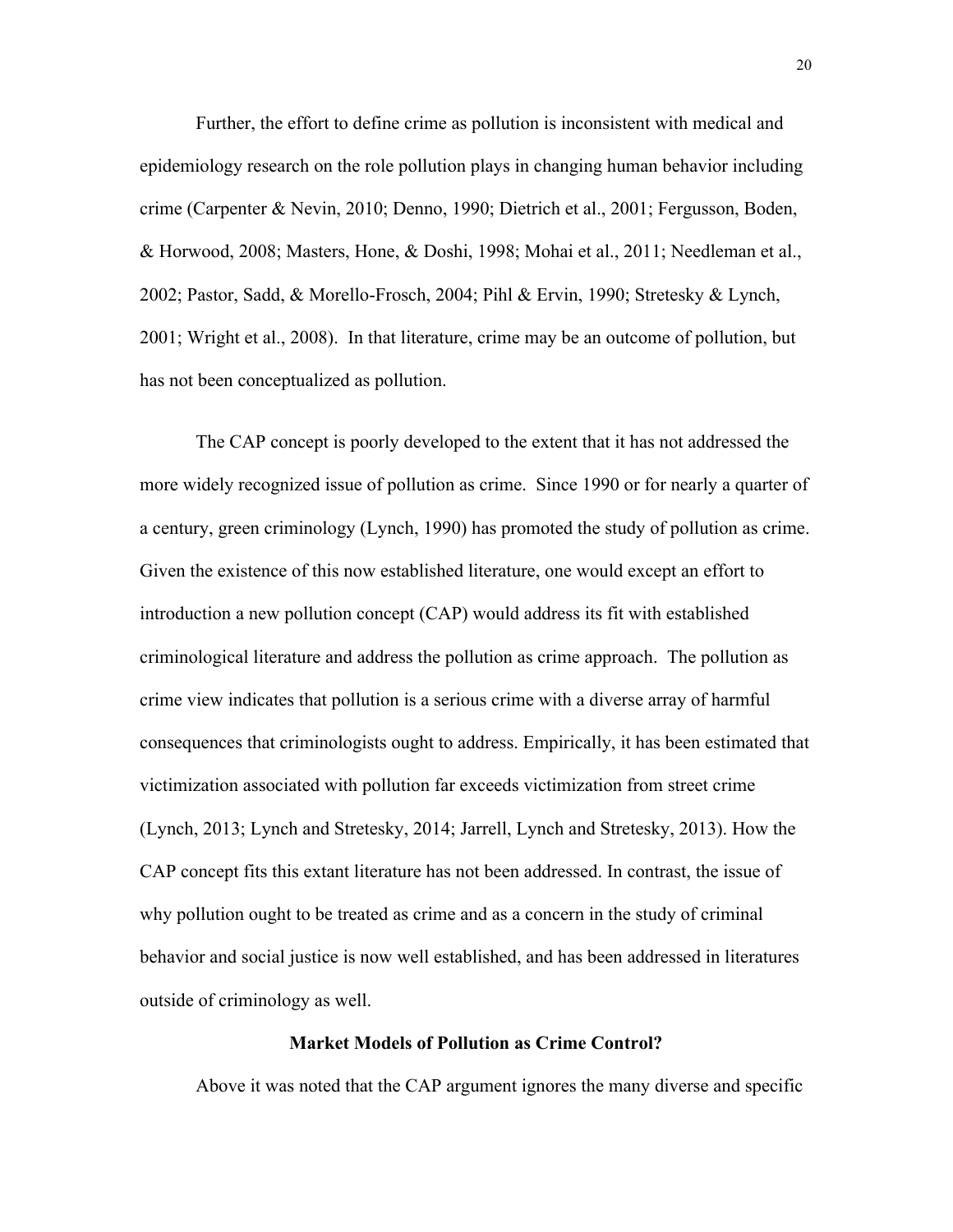market-based social controls incorporated into environmental social control, and overlooks whether these diverse strategies have relevance to controlling crime. Equally important to implementing these policy approaches is whether such responses would be defined as acceptable by policy makers and the general public.

For example, many market pollution control measures are incentive based (Burns, Lynch and Stretesky, 2008), and are uniquely different than traditional crime control approaches (Stretesky, 2006). To stimulate compliance with environmental regulations, social controls offer offending corporations monetary incentives such as tax rebates, grants and subsidies to remedy conditions that produce pollution (Burns, Lynch and Stretesky, 2008). As CAP suggests, it might be possible to imitate these kinds of policies in efforts to control crime. The costs of such programs, however, are likely to be prohibitive and rejected by policy makers and the general public on those grounds.

In the US, one of the major market models for controlling pollution are pollution permit systems (Burns, Lynch and Stretesky, 2008). The permit approach is based on determining how much pollution exists in a pollution zone, and then issuing pollution permits to companies in those zones. Companies holding permits can then pollute up to their assigned level. Financial incentives for reducing pollution are included in this model. When companies pollute less than their permit allows, they can bank those pollution reductions as pollution credits for future use, or sell those pollution credits to others for their use, potentially undermining social control objectives. Creating a similar market model for street crime would be a difficult task, and would also include market control mechanisms that appear contradictory to the purpose of criminal law. For example, a similar crime control model would issue a permit to a location for the number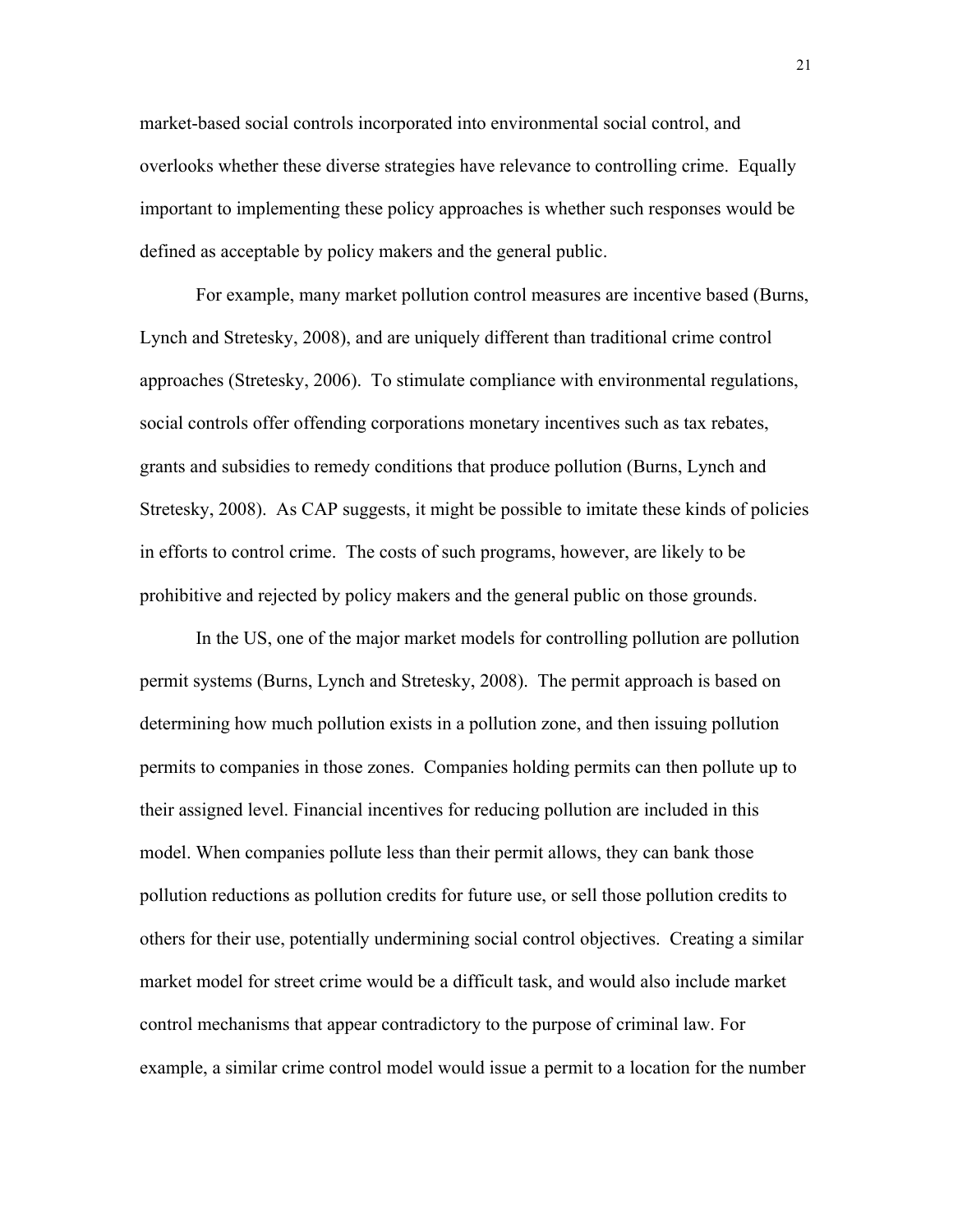of violation that would be allowed to be committed on its property before law acted. If such acts were not committed, the location would be able to bank or sell its unused crime allocation to another site. To be sure, such a method for controlling crime might make many uneasy, but the real problem is determining the initial permit condition – how many crimes will a location be allotted? And what is the procedure for making that determination? Moreover, as noted in the environmental literature, such an approach creates an incentive for businesses to underreport emissions (DeMarchi and Hamilton, 2006), and might impact the utility of such models for the control of street crime.

Environmental market controls are also promoted by self-policing or selfreporting of polluting behavior (Friesen & Gangadharan, 2013; Stretesky, 2006). Compliance incentives offer companies incentives to comply that limit their liability for pollution, and/or lead to reduced offense charges. Despite the criticisms of that approach (Stretesky, 2006), such an approach also appears irrelevant to street crime since establishments are not charged with creating conditions that generate crime, and cannot be charged with crimes in the first place. Exactly how such a model would work with respect to street crime control remains questionable.

Despite assertions in the CAP model, it is difficult to imagine using the above examples of environmental market-based approaches to control street crime. In the first approach, as CAP suggests, the government would fund crime reduction projects by individual business establishments. Doing so, however, would require significant government financial support and intervention to achieve compliance. This approach also means that the kinds of specific projects local businesses should employ must be identified, and would require extensive government intervention into the operation of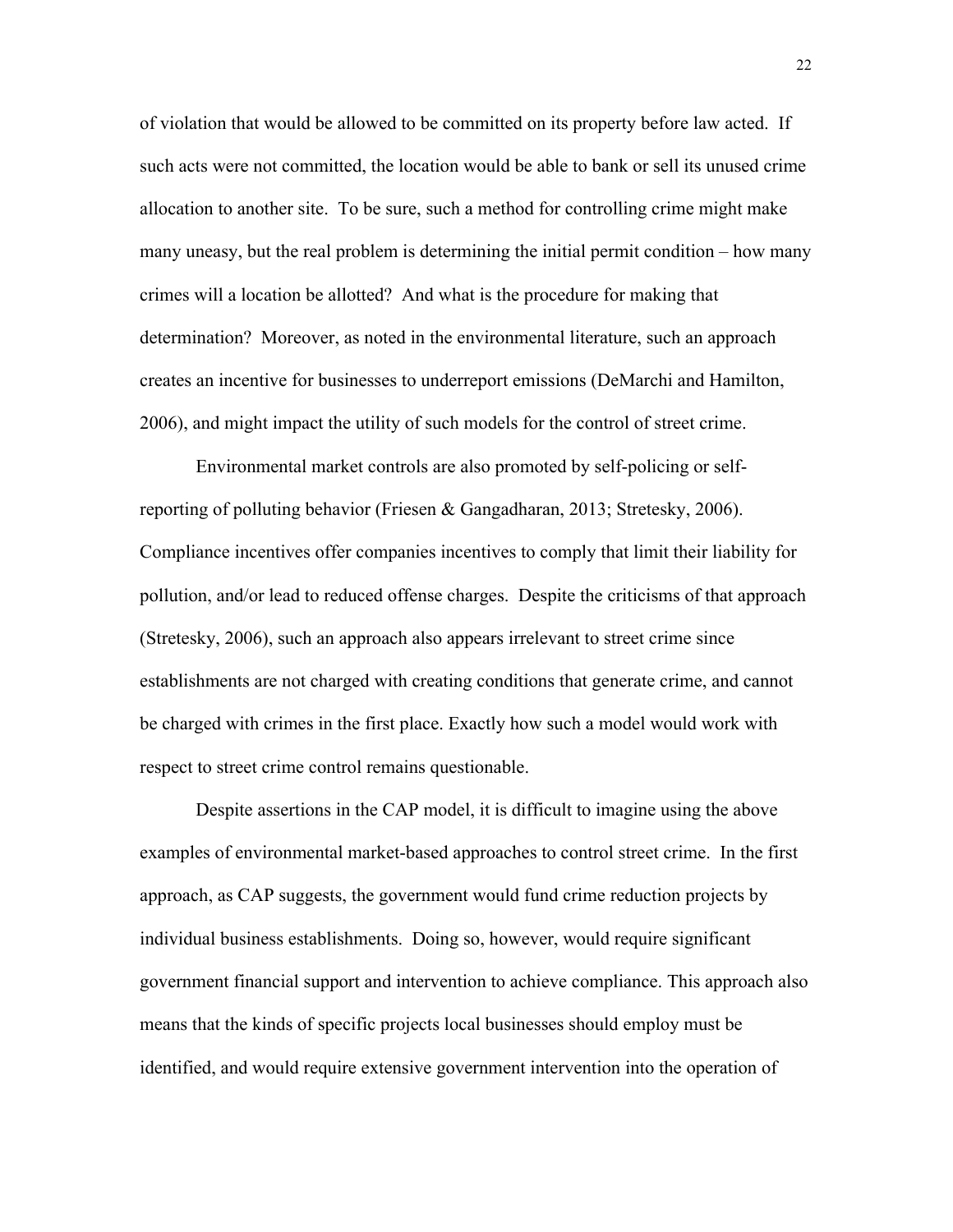local businesses that may not attract public support. While one could imagine numerous social control policies that could be promoted under a market policy (e.g., installing metal detectors in bars, hiring security firms and personnel), the costs of such policies to small, local business is likely prohibitive, and expands social control so dramatically as to limit many of the freedoms people (particularly small business owners) expect in a market economy.

Could the government replicate market environmental social control by handing out "crime vouchers" indicating the number of crimes each location could produce without being held accountable for violating the law? This would be a significant undertaking given the number of small businesses in the US. According to the Small Business Association, there are currently 23 million small businesses in the US, and permitting and tracking violations at all those businesses would be a daunting task. As a comparison, the US EPA regulates approximately 21,087 businesses under the Toxic Release Inventory reporting system, the market model on which this crime control strategy would be based, meaning that a market-based street crime control policy of this nature would be charged with policing 1,150 times the number of establishments the EPA monitors under the TRI. Likely, the budget for this purpose would be enormous. The EPA spends considerable sums on its enforcement and compliance program (\$625 million for 2014), and for related enforcement policy initiatives and market-social control programs (e.g., \$175 million for improvement to air quality control, \$1.1 billion for Clean Water Act compliance, and an additional \$817 million for the Safe Drinking Water Act). A budget that is potentially a thousand times this size would run into the trillions for controlling street crime with market-based strategies.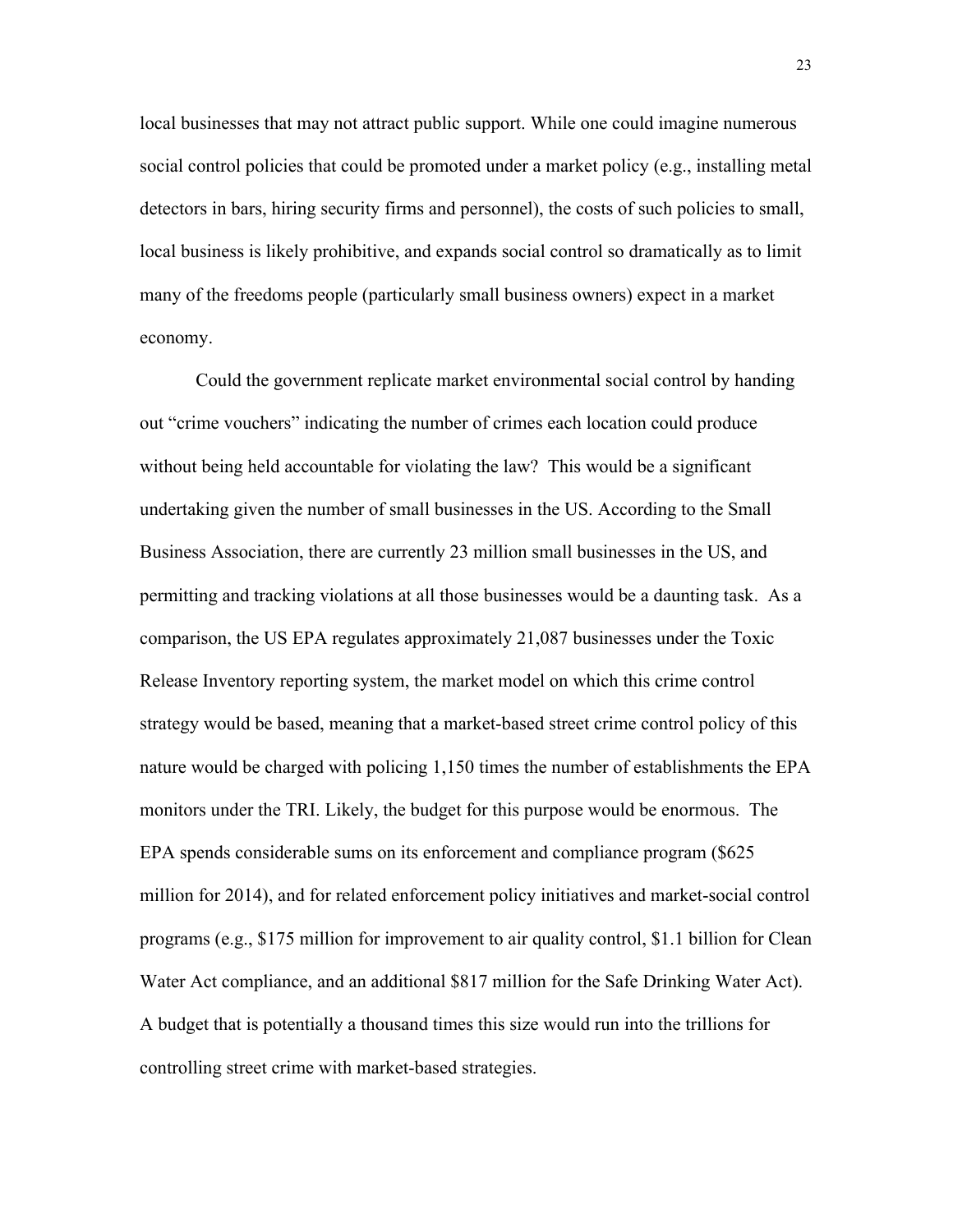Another important point to consider is that there is a significant difference between using a market-based model to control pollution and to control street crimes at the locations they occur. In the first place, companies that produce pollution play an obvious role in generating a social problem. Moreover, the behavior of the facility where the pollution is produced is a direct result of conscious production decisions made at that facility. In contrast, when crime occurs at a location, the occurrence of that crime may not have been directly produced by the conscious decisions of the owner of the establishment. In that sense, holding business owners accountable for the crimes committed on their property may not be justifiable.

#### **Conclusion**

Pollution is a serious behavior that involves emitting harmful substances into the environment. Criminology pays little attention to these serious harms. These behaviors of the powerful have serious consequences, and criminologists have done little to address policies for the control of environmental victimization from pollution. Instead of calling attention to the role the pollution crimes of the powerful play in producing public health victimization, and instead of building on efforts that have drawn attention to pollution as crime and the problems of corporate crime, the CAP proposal employs the concept of pollution to instead draw attention to street crime and how it might possibility be controlled by market-based crimes control models. As we have argued throughout this discussion, the effort to do so is based on overlooking important theoretical and empirical literatures produced both within and outside of criminology that addresses relevant issues including: pollution as crime, the definition of pollution, the extent of victimization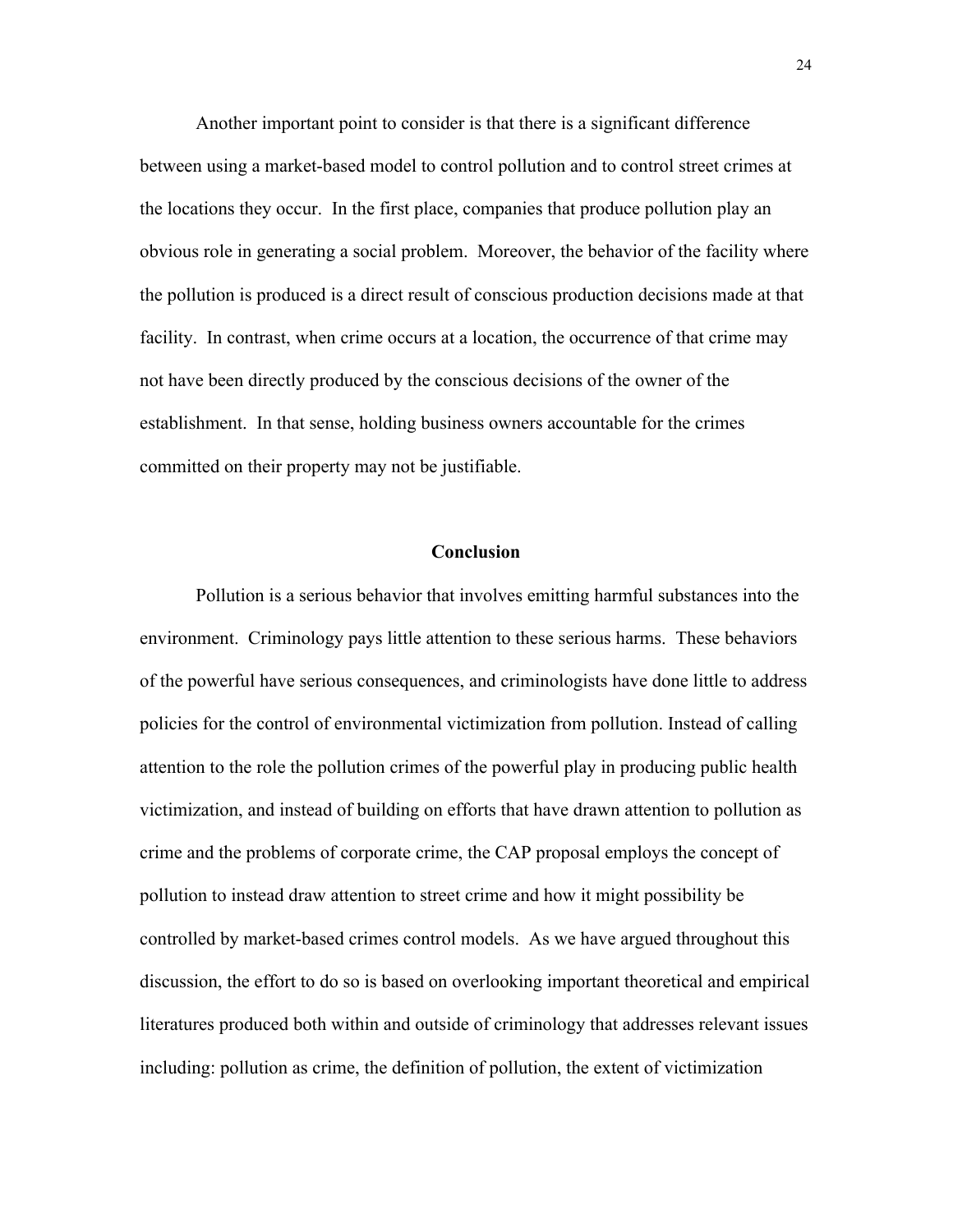associated with pollution, the effectiveness of market-based environmental social control and the fact that market-based environmental social control produces environmental injustice.

These criticisms imply that the CAP concept is not only weak, but continues a long criminological tradition that fails to take pollution as a serious criminological concern. Our discussion also suggests that the CAP argument confuses crime and pollution through its failure to refer to relevant literatures both within and outside of criminology, and that such a limited view of pollution concepts and literature should also be criticized given the supposed interdisciplinary nature of criminology

Instead of confusing crime with pollution, criminologists should, as green criminology has long urged, pay greater attention to pollution as crime and to the serious forms of violent victimization polluting behaviors produce for human and nonhuman species, the ecosystem and its component parts, and investigate crime control policies useful for the reduction of these forms of victimization. In this view, the CAP argument can be seen as detrimental to efforts to promote criminological studies of the polluting behaviors of corporations and the broad range of harms and victimization those behaviors produce. As noted above, the CAP concept has limited conceptual validity with respect to the definition of pollution, and little empirical validity with respect to the contention that market-based social control has effectively controlled crime, limited victimization, and addressed issues of environmental injustice.

Crime is certainly a harmful act. But so, too is polluting. Equating two behaviors with one another because they are harms ignores the differences between these behaviors, and as a result, confuses the appropriate analysis of those behaviors and overlooks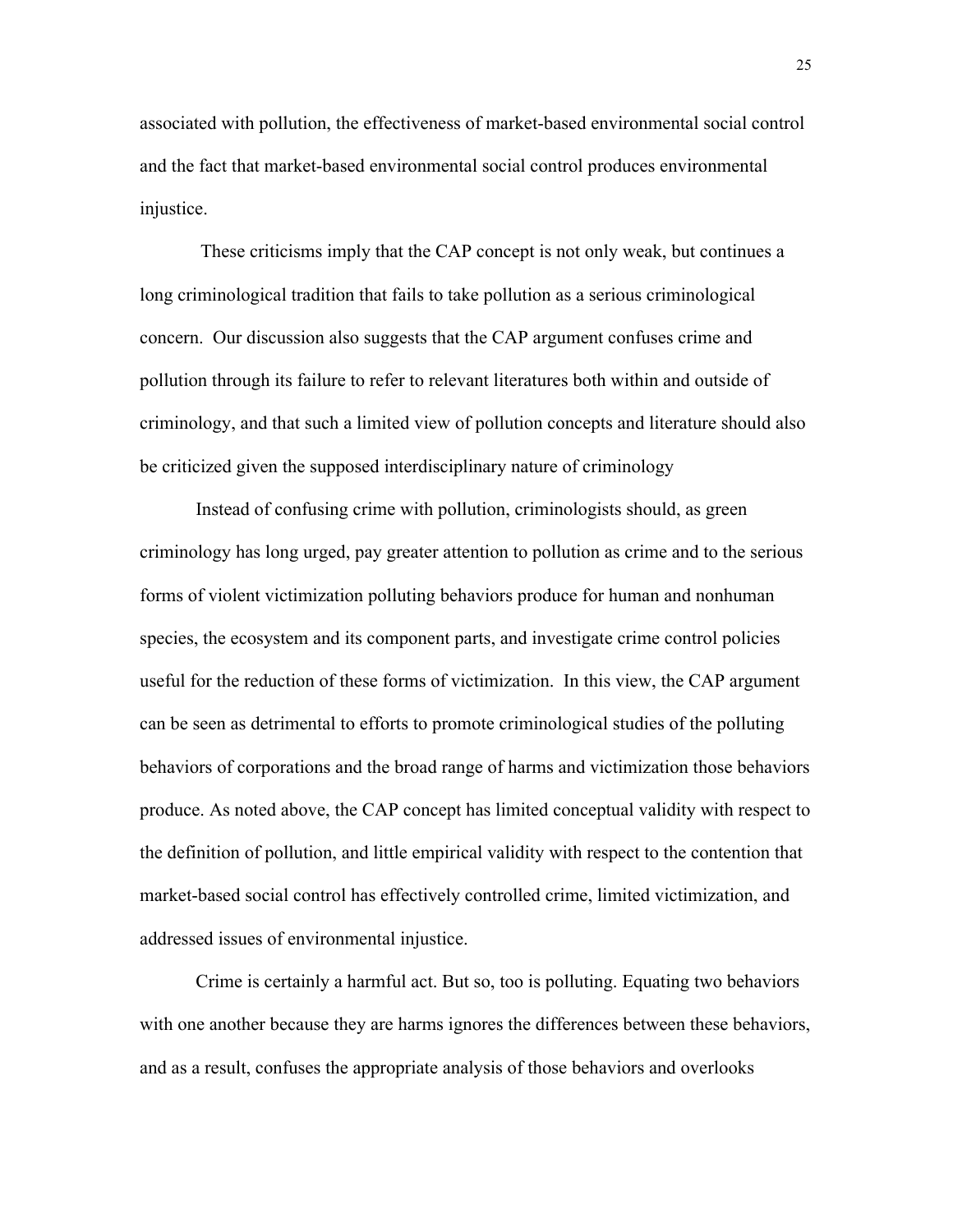differences in the volume of victimization each of these harms generates. But, of equal importance here is the issue of public policy, and CAP public policy initiatives for street crime may be misleading by proposing that replicating market-based environmental social control will help eliminate crime. As research indicates, environment social control is largely ineffective and has not been a panacea for environmental crime. The historical record of pollution emissions in the US indicates that market-based controls have had minimal effects. At the same time, empirical studies also indicate that marketbased environmental social control has generated inequities in responses to environmental crime, and should be questioned as an appropriate policy on those grounds as well. As we have noted, there is evidence that regardless of the form of environmental social control, problems such as pollution ebb and flow or contract and expand along with market conditions and economic growth, and have not been sufficiently controlled by environmental social control policies. Understanding that this is the case requires that criminologists pay closer attention to the empirical literature on this point developed both within and outside of criminology.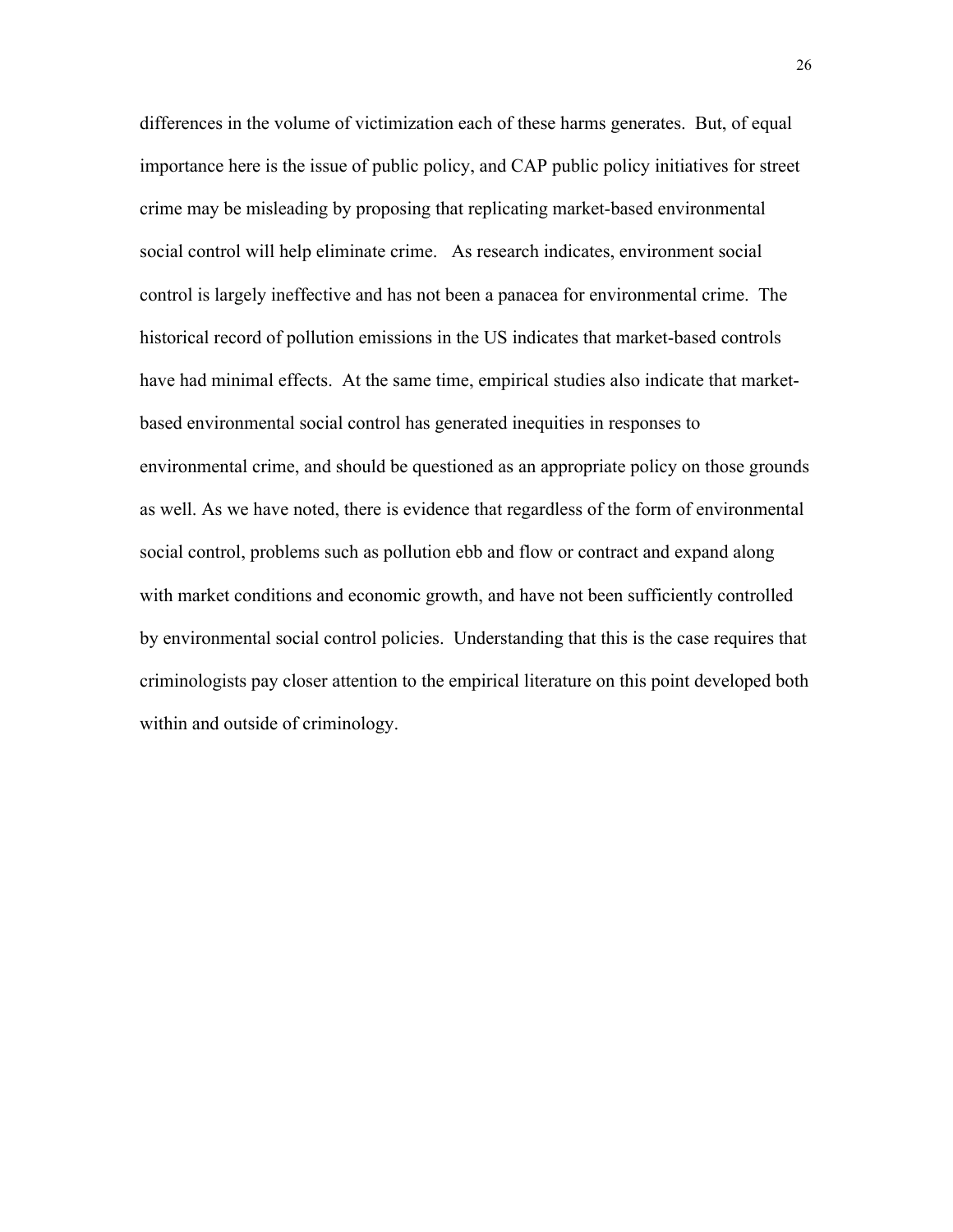#### **Endnotes**

1. The scientific literature on pollution also distinguishes pollution in general from toxic pollution. Toxic pollution is defined as a concentration of pollution significant enough to produced negative health, behavioral, or negative ecosystem disruption (Spellman, 1999). Thus, it is possible for pollution to exist in a form that causes no immediate threat of harm, a situation that occurs when an emission is above its natural background level but below the concentration at which that substance produces harm, or when the pollutant does not cause harm because there is no exposure (Lynch and Stretesky, 2011). Crime cannot be described in this way. By its very definition, crime is always harmful and is defined by the very fact that it produces harm.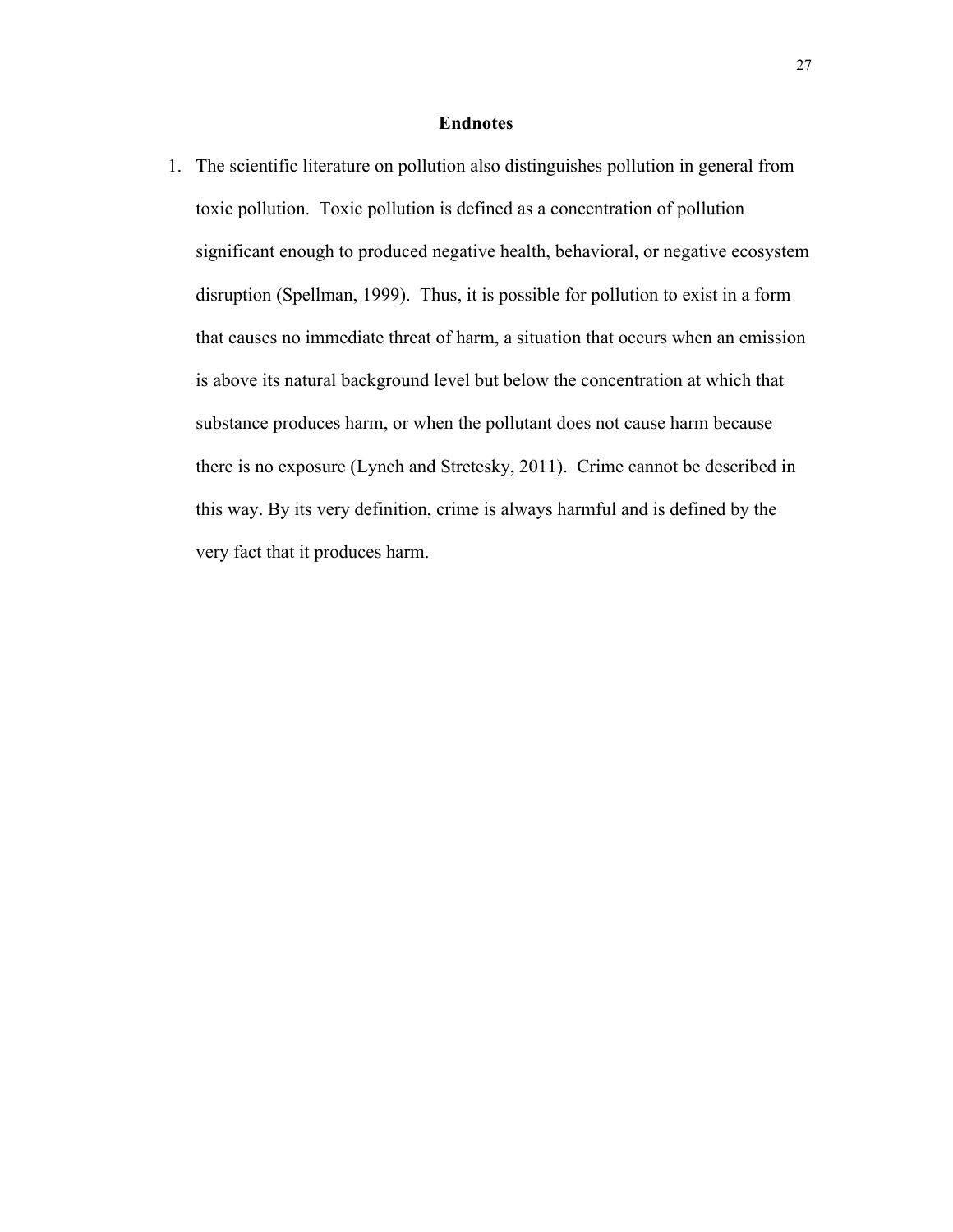#### **References**

- Anderson, R. C., & Lohof, A. (1997). *The United States experience with economic incentives in environmental pollution control policy*. Washington, DC: Environmental Law Institute.
- Agnew, R. (2012). Dire forecast: A theoretical model of the impact of climate change on crime. *Theoretical Criminology, 16*(1), 21-42.
- Atlas, M. (2007). Enforcement Principals and Environmental Agencies: Principal-Agent Relationships in a Delegated Environmental Program. *Law & Society Review,* 41, 939-80.
- Beirne, P. (1999). For a nonspeciesist criminology: Animal abuse as an object of study. *Criminology, 37*(1), 117-148.
- Beirne, P., & South, N. (2007). Introduction: Approaching green criminology. In *Issues in green criminology: Confronting harms against environments, humanity and other animals*. ed. P. Beirne & N. South, Pp. xiii-xxii. Portland, OR: Willlan.
- Bennett, D. (2011). Cleaner production technologies. In L.Y. Maystre and J. Spiegel (Eds.), *Encyclopedia of Occupational Health and Safety*. Geneva: International Labor Organization. *Health, 101*(S1), S37-S52.
- Brisman, A. (2002a). Considerations in establishing a stormwater utility. *Southern Illinois University Law Journal, 26*(3), 505-528.
- Brisman, A. (2002b). EPA's disproportionate impact methodologies—RPA and COATCEM—and the draft recipient guidance and draft revised investigation guidance in light of Alexander v. Sandoval. *Connecticut Law Review, 34*(2), 1065-1108.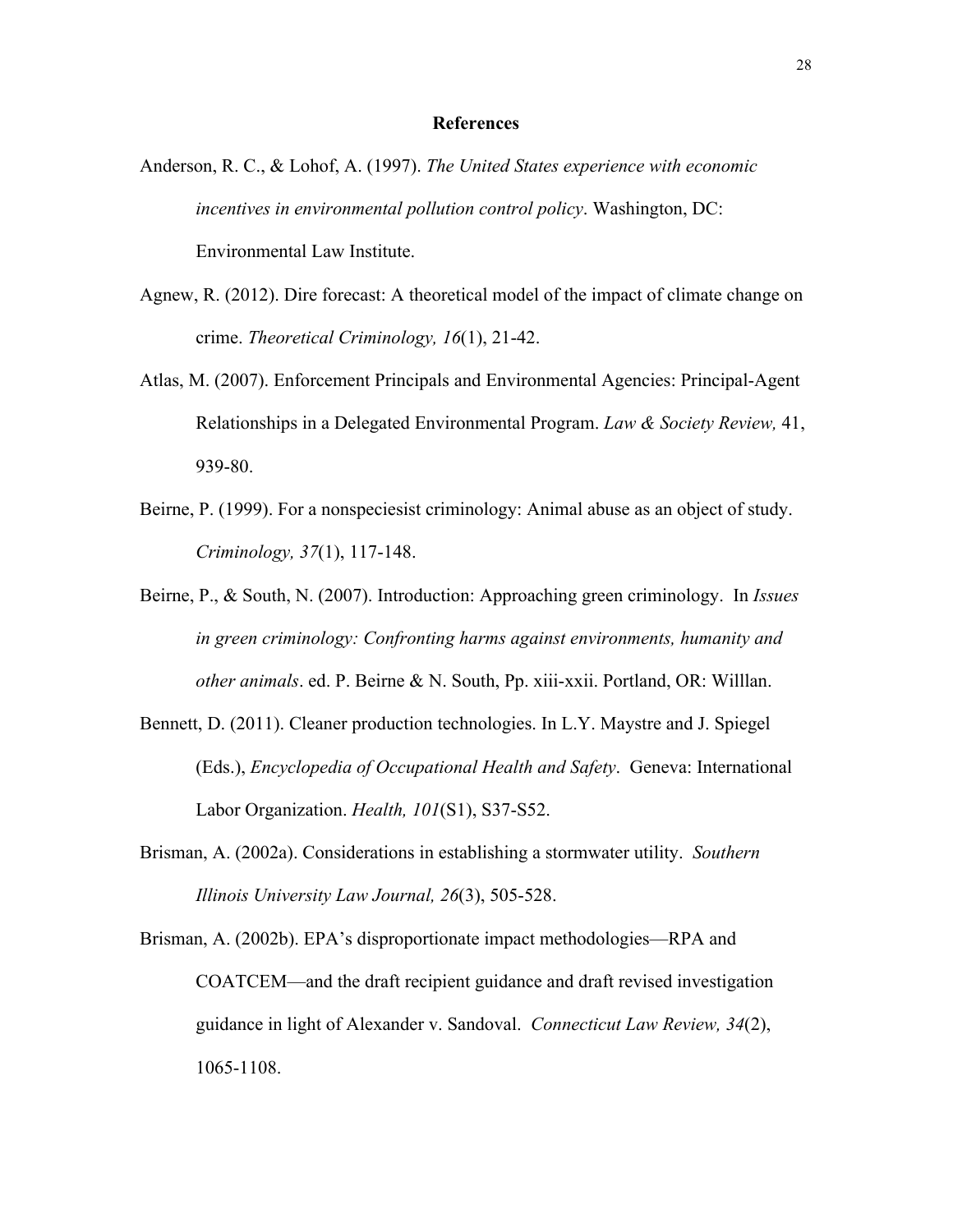- Brisman, A. (2008). Crime-environment relationship and environmental justice. *Seattle Journal for Social Justice, 6*(1), 727-817.
- Brisman, A., McClanahan, B., South, N. (2014). Toward a green-cultural criminology of "the rural." *Critical Criminology, 22*(4), 479-494.
- Brulle, R.J., & Pellow, D.N. (2006). Environmental justice: Human health and environmental inequalities. *Annual Review of Public Health, 27*, 103-124.
- Bullard, R.D. (2000). *Dumping in Dixie: Race, class, and environmental quality, 3rd edition*. Boulder, CO: Westview Press.
- Burns, R.G., & Lynch, M.J. (2004). *Environmental crime: A sourcebook.* NY: LFB Scholarly.
- Burns, R.G., Lynch, M.J., & Stretesky, P.B.. (2008). *Environmental Crime, Law and Justice.* New York: LFB Scholarly.
- Carpenter, D.O., & Nevin, R. (2010). Environmental causes of violence. *Physiology & Behavior, 99*(2), 260 – 268.
- Chakraborty, J. (2009). Automobiles, air toxics, and adverse health risks: Environmental inequities in Tampa Bay, Florida. *Annals of the Association of American Geographers,* 99(4), 674-697.
- Clean Air Act of 1963, 42 U.S.C. § 7401 et seq. (1990). Retrieved from http://www.epw.senate.gov/air.pdf.
- Clean Water Act of 1972, 33 U.S.C. § 1251 et seq. (2002). Retrieved from http://www.epw.senate.gov/water.pdf.
- Coequyt, J., Wiles, R., & Campbell C. (1999). Above the law: How the government lets major air polluters off the hook. Washington, DC: Environmental Working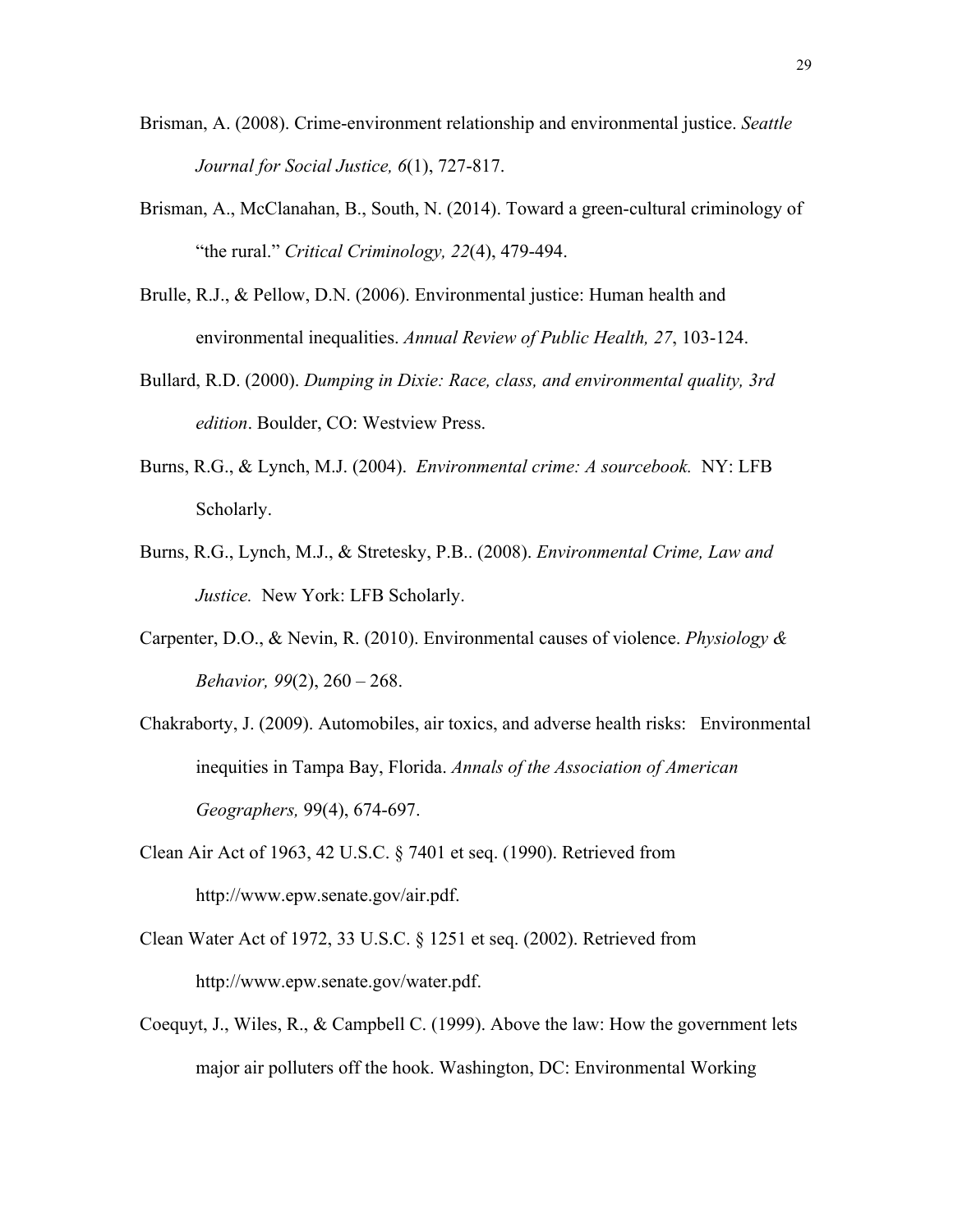Group.

- Colbeck, I. (2009). Identification of air pollution sources via modeling techniques, In Mudge, S.M. (Ed.), *Methods in Environmental Forensics* (309-352). Boca Raton, FL: Taylor & Francis.
- Collins, C. (2010). *Toxic loopholes: Failures and future prospects for environmental law.* New York: Cambridge University Press.
- Corsolini, S., Covaci, A., Ademollo, N., Focardi, S., & Schepens, P. (2006). Occurrence of organochlorine pesticides (OCPs) and their enantiomeric signatures, and concentrations of polybrominated diphenyl ethers (PBDEs) in the Adelie penguin food web, Antarctica. *Environmental Pollution, 140*(2), 371-82.
- Deletic, A., & Orr, D.W. (2005). Pollution buildup on road surfaces. *Journal of Environmental Engineering* 131(1), 49-59.
- De Marchi, S.,& Hamilton, J.T. (2006). Assessing the accuracy of self-reported data: an evaluation of the toxics release inventory. *Journal of Risk and Uncertainty,* 32(1), 57-76.
- Denno, D. (1990). *Biology and violence: From birth to adulthood*. Cambridge, UK: Cambridge University Press.
- Dietrich, K.N., Ris, M.D., Succop, P.A., Berger, O.G., & Bornschein, R.L. (2001). Early exposure to lead and juvenile delinquency. *Neurotoxicology and Teratology, 23*(6), 511-518.
- Durkheim, E. 1895[1982]. *The rules of sociological method*. New York, NY: The Free Press.

Eck, J. E., & Eck, E. B. (2012). Crime place and pollution: Expanding crime reduction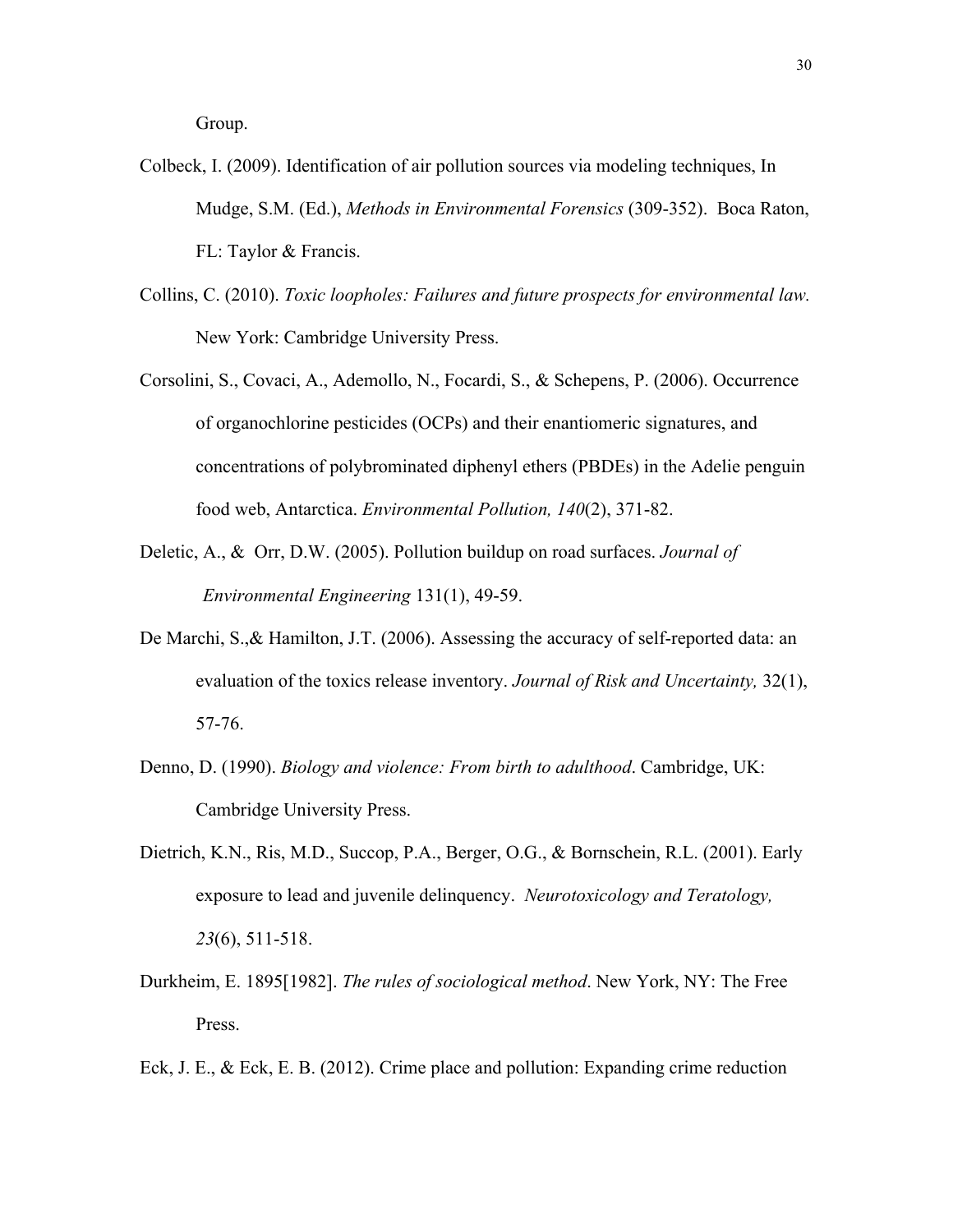options through a regulatory approach. *Criminology & Public Policy*, *11*(2), 281- 316.

- Edwards, B., & Ladd, A. E. (2000). Environmental justice, swine production and farm loss in North Carolina. *Sociological Spectrum, 20*(3), 263-290.
- Farrell, G. & Roman, J. (2006). Crime as pollution: Proposal for market-based incentives to reduce crime externalities. In Moss, K., & Stephens, M. (Eds.), *Crime Reduction and the Law*. London, U.K.: Routledge.
- Fergusson, D.M., Boden, J.M., & Horwood, L.J. (2008). Dentine lead levels in childhood and criminal behavior in late adolescence and early adulthood. *Journal of Epidemiology & Community Health, 62*(12), 1045-1050.
- Fiorino, D. J. (2005). *The new environmental regulation*. Cambridge, MA: The MIT Press.
- Frank, N.K. & Lynch, M.J. (1992). *Corporate crime, corporate violence: A primer.* Albany, NY: Harrow and Heston.
- Friedrichs, D.O. 2010. *Trusted Criminals.* Belmont, CA: Wadsworth.
- Friesen, L., & Gangadharan, L. (2013). Designing self-reporting regimes to encourage truth telling: An experimental study. *Journal of Economic Behavior & Organization*, 94, 90-102.
- Gray, W. B. & Shimshack, J.P. (2011). The Effectiveness of Environmental Monitoring and Enforcement: A Review of the Empirical Evidence. *Review of Environmental Economics and Policy,* 5(1), 1-23.
- Halsey, M. & White, R. (1998). Crime, ecophilosophy and environmental harm. *Theoretical Criminology, 2*(3), 345-371.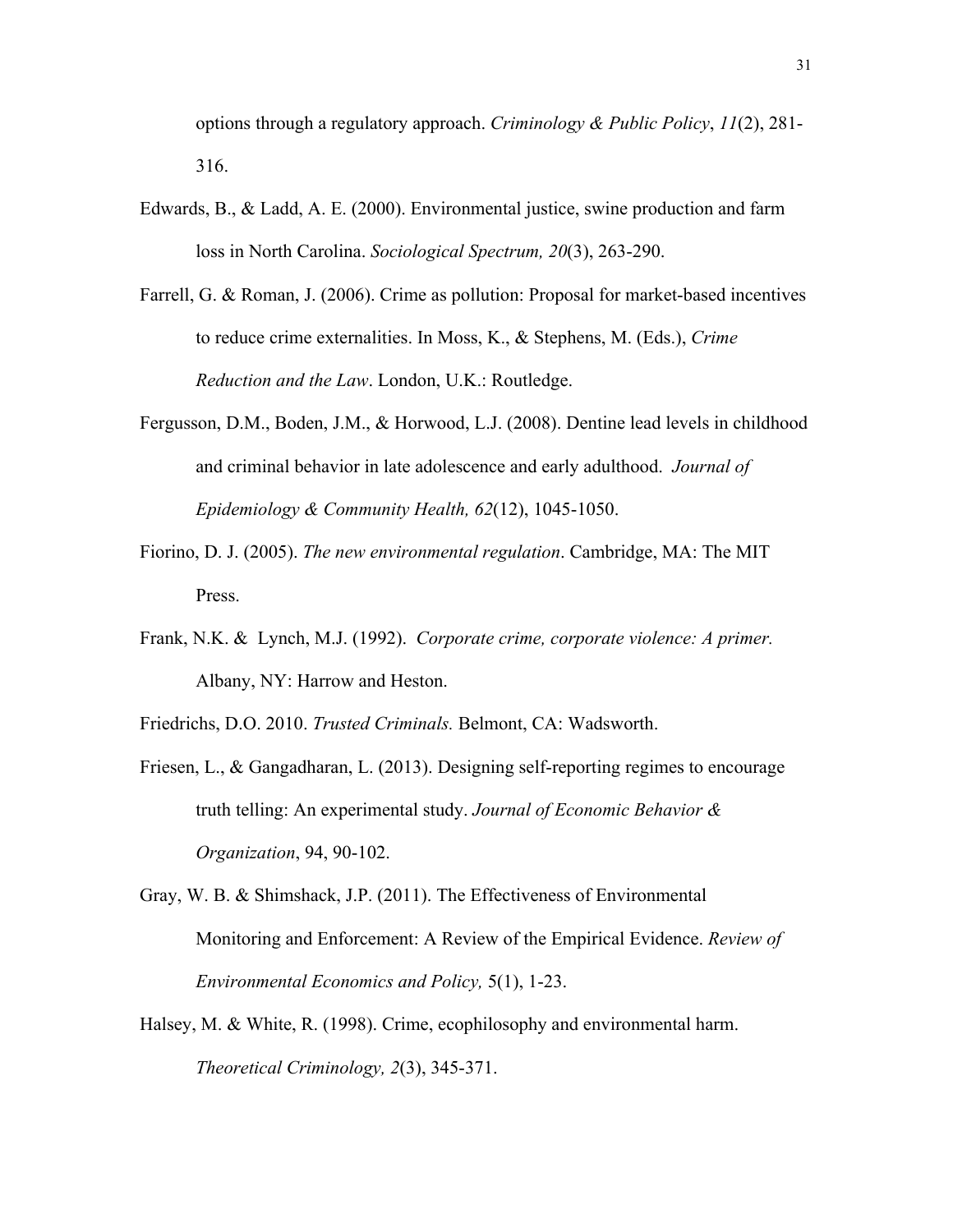- Harrington, D.R. (2013). Effectiveness of state pollution prevention programs and policies. *Contemporary Economic Policy*, 31(2), 255-278.
- Harrington, W., Krupnick, A.J.& Peskin, H.M. (1985). Policies for nonpoint-source water pollution control. *Journal of Soil and Water Conservation,* 40(1), 27-32.
- Harrison, R.M. (ed). (2006). *An introduction to pollution science*. London, UK: Royal Society of Chemistry.
- Hipp, J. R., & Lakon, C. M. (2010). Social disparities in health: Disproportionate toxicity proximity in minority communities over a decade. *Health & Place, 16*(4), 674- 683.
- Jacques, M.L., Gibbs, C., Rivers, L., & Dobson, T. (2012). Expanding environmental justice: A case study of community risk and benefit perceptions of industrial animal farming operations. *Race, Gender, & Class, 19*(1/2), 218-243.
- Jarrell, M.L., Lynch, M.J.,& Stretesky, P.B. (2013). Green Criminology and Green Victimization." In B. Arrigo and H. Bersot (Eds.) *The Routledge Handbook of International Crime and Justice Studies*. London: Routledge.
- Kim, E. Y., Ichihashi, H., Saeki, K., Atrashkevich, G., Tanabe, S., & Tatsukawa, R. (1996). Metal accumulation in tissues of seabirds from Chaun, northeast Siberia, Russia. *Environmental Pollution, 92*(3), 247-252.
- Kramer, R.C., & Michalowski, R.J. (2012). Is global warming a state-corporate crime? in White, R. (Ed.), *Climate Change from a Criminological Perspective* (71-88). New York, NY: Springer.
- Kumar, A. (2008). *A textbook of environmental science*. New Delhi, India: S. B. Nangia.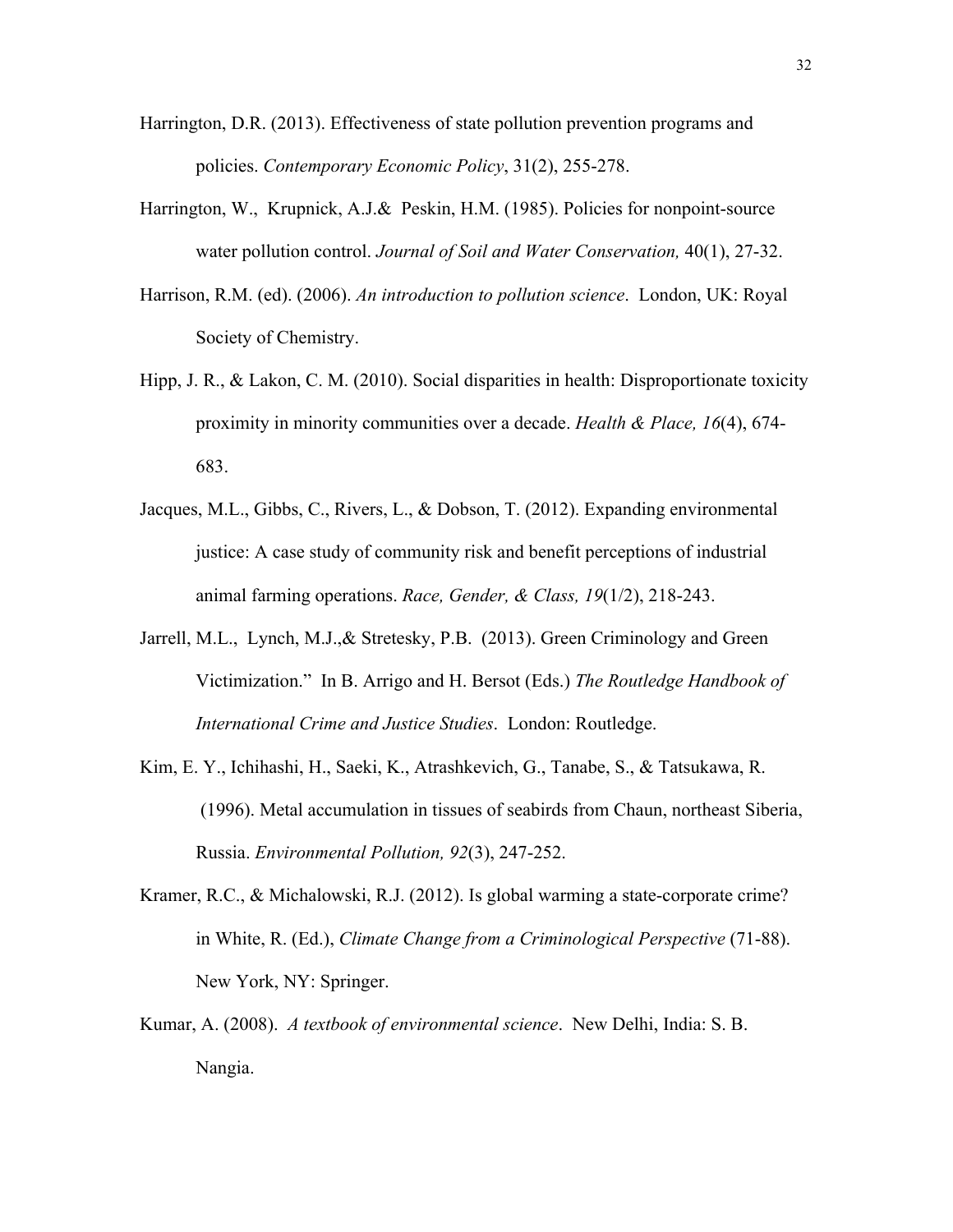- Lee, J.H., and Bang, K.W.(2000). Characterization of urban stormwater runoff. *Water Research,* 34(6), 1773-1780.
- Long, M.A., Stretesky, P.B., Lynch, M.J., & Fenwick, E. (2012). Crime in the coal industry: Implications for green criminology and treadmill of production. *Organization & Environment, 25*(2), 328-346.
- Lynch, M.J. (1990). The greening of criminology: A perspective on the 1990s. *The Critical Criminologist, 2*(3), 1-4.
- Lynch, M.J. (2004). Towards a radical ecology of urban violence, in Zahn, M., Brownstein, H., & Jackson, S. (Eds.), *Violence: From Theory to Research*. Cincinnati, OH: Anderson.
- Lynch, M.J. (2013). Reflecting on Green Criminology and its Boundaries: Comparing Environmental and Criminal Victimization and Considering Crime from an Ecocity Perspective. In N. South and A. Brisman's (Eds.) *The Routledge International Handbook of Green Criminology*. London: Routledge.
- Lynch, M.J., & Michalowski, R.J. (2006). *A Primer in Radical Criminology.* Monsey, NY: Criminal Justice Press.
- Lynch, M., & Stretesky, P. (2001). Toxic crimes: Examining corporate victimization of the general public employing medical and epidemiological evidence. *Critical Criminology*, 10(3), 153–172.
- Lynch, M.J., & Stretesky, P.B. (2003). The meaning of green: Contrasting criminological perspectives. *Theoretical Criminology, 7*(2), 217-238.
- Lynch, M.J., & Stretesky, P.B. 2007. Green criminology in the United States in *Issues in green criminology: Confronting harms against environments, humanity and other*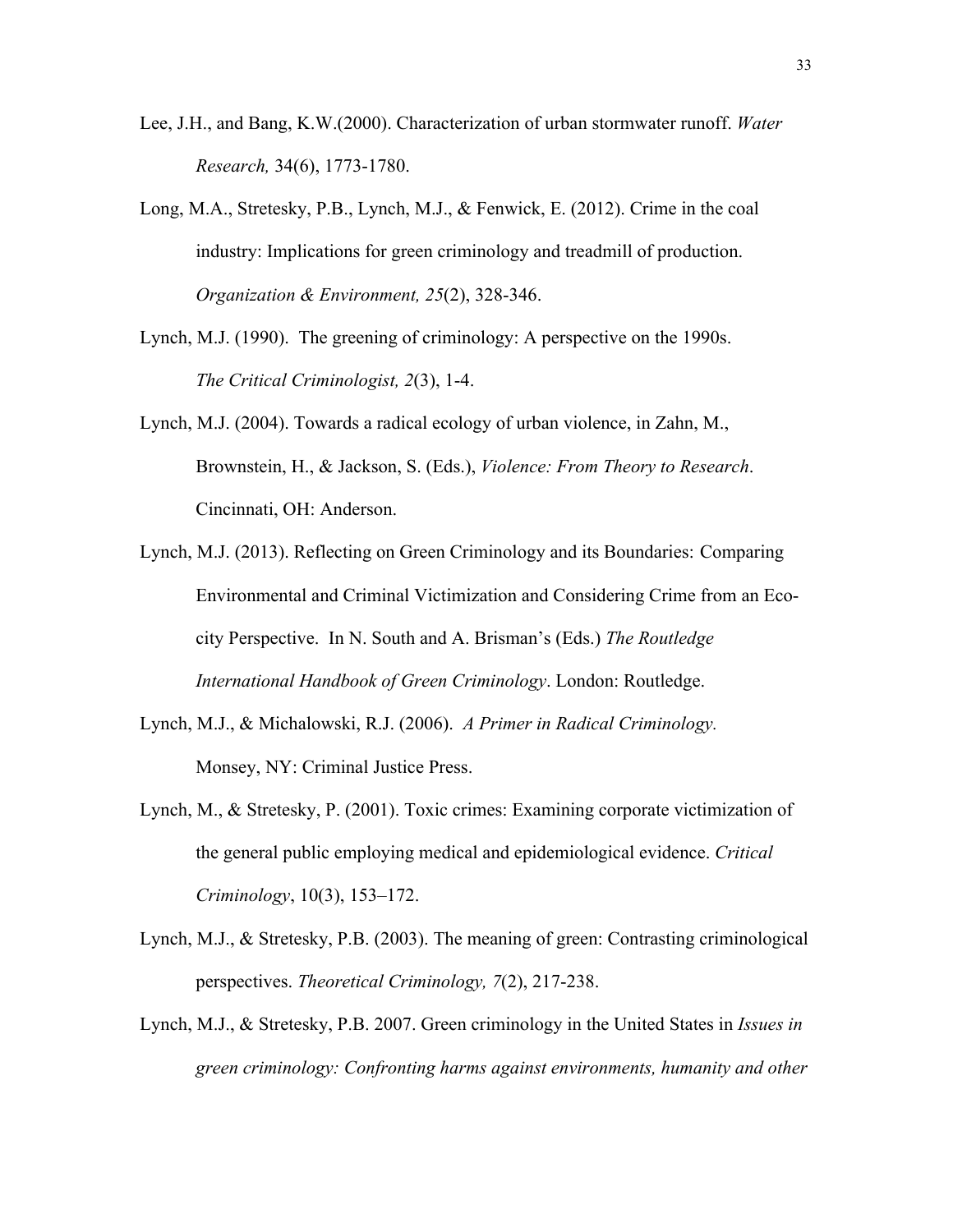*animals,* ed. P. Beirne & N. South, pp. 248-269. Portland, OR: Willan.

- Lynch, M.J., & Stretesky, P.B. (2011). Similarities Between Green Criminology and Green Science: Toward of Typology of Green Criminology. *International Journal of Comparative and Applied Criminal Justice,* 35(4), 293-306.
- Lynch, M.J.., & Stretesky, P.B. (2012). Native Americans, Social and Environmental Justice: Implications for Criminology. *Social Justice* 38(3), 34-54.
- Lynch, M.J.., & Stretesky, P.B.. (2013). The Distribution of Water-Monitoring Organizations Across States: Implications for Community Policing. *Policing: An International Journal of Police Strategies and Management,* 36(1), 6-26.
- Lynch, M.J. & Stretesky, P.B. (2014). *Exploring Green Criminology: Toward A Green Revolution in Criminology*. Farnham, Surrey, UK: Ashgate.
- Lynch, M.J., Stretesky, P.B., & Burns, R.G. (2004a). Slippery business: Race, class, and legal determinants of penalties against petroleum refineries. *Journal of Black Studies, 34*(3), 421-440.
- Lynch, M. J., Stretesky, P.B., &Burns, R.G. (2004b). Determinants of Environmental Law Violation Fines Against Oil Refineries: Race, Ethnicity, Income and Aggregation Effects. *Society and Natural Resources*, 17(4),333- 347.
- Magat, W. & Viscusi, W.K.. (1990). Effectiveness of the EPA's Regulatory Enforcement: The Case of Industrial Effluent Standards. *Journal of Law and Economics,* 33, 331-60.

Mallin, M. A., & Cahoon, L. B. (2003). Industrialized animal production—a major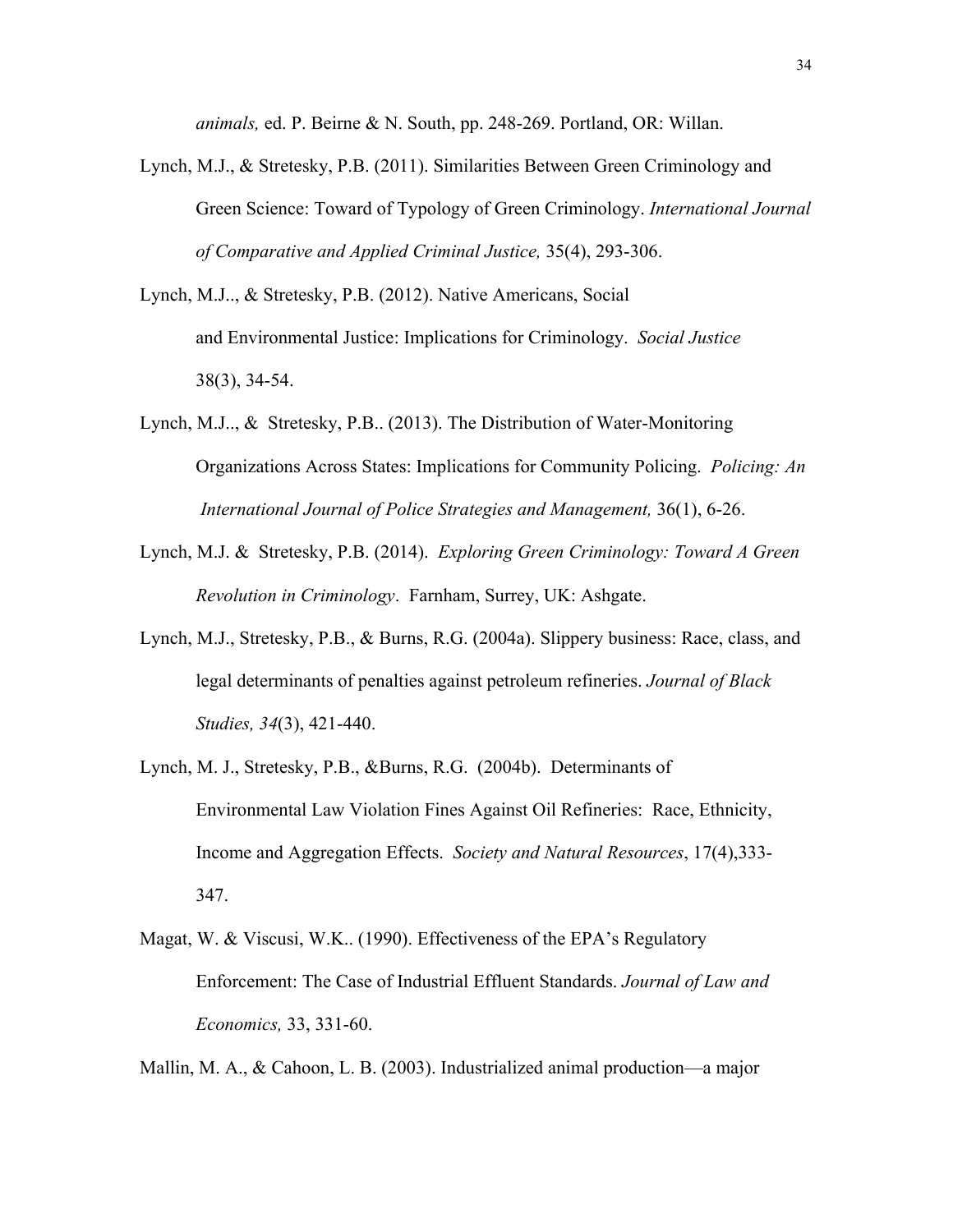source of nutrient and microbial pollution to aquatic ecosystems. *Population and Environment, 24*(5), 369-385.

- Markowitz, G., & Rosner, D. (2000). 'Cater to the children': The role of the lead industry in a public health tragedy, 1900-1955. *American Journal of Public Health*, *90*(1), 36.
- Markowitz, G., & Rosner, D. (2003). Politicizing science: The case of the Bush administration's influence on the lead advisory panel at the centers for disease control. *Journal of Public Health Policy, 24*, 105-29.
- Markowitz, G., & Rosner, D. (2012). *Deceit and denial: The deadly politics of industrial pollution*. Oakland, CA: University of California Press.
- Masters, R.D., Hone, B., & Doshi, A. (1998). Environmental pollution, neurotoxicity, and criminal violence. In J. Rose (Ed.), *Environmental Toxicology: Current Developments* (1-61). Amsterdam, Netherlands, Gordon & Breach Science Publishers.
- Meng, L., Feng, Q. Y., Zhou, L., Lu, P., & Meng, Q. J. (2009). Environmental cumulative effects of coal underground mining. *Procedia Earth and Planetary Science, 1*(1), 1280-1284.
- Mintz, J. A. (1995). *Enforcement at the EPA: High Stakes and Hard Choices*. Austin: University of Texas Press.
- Mintz, J. A. (2005). Neither the Best of Times Nor the Worst of Times. EPA Enforcement During the Clinton Administration*. Environmental Law Reporter* 35, 10390.
- Mohai, P., Kweon, B.S., Lee, S., & Ard, K. (2011). Air pollution around schools is linked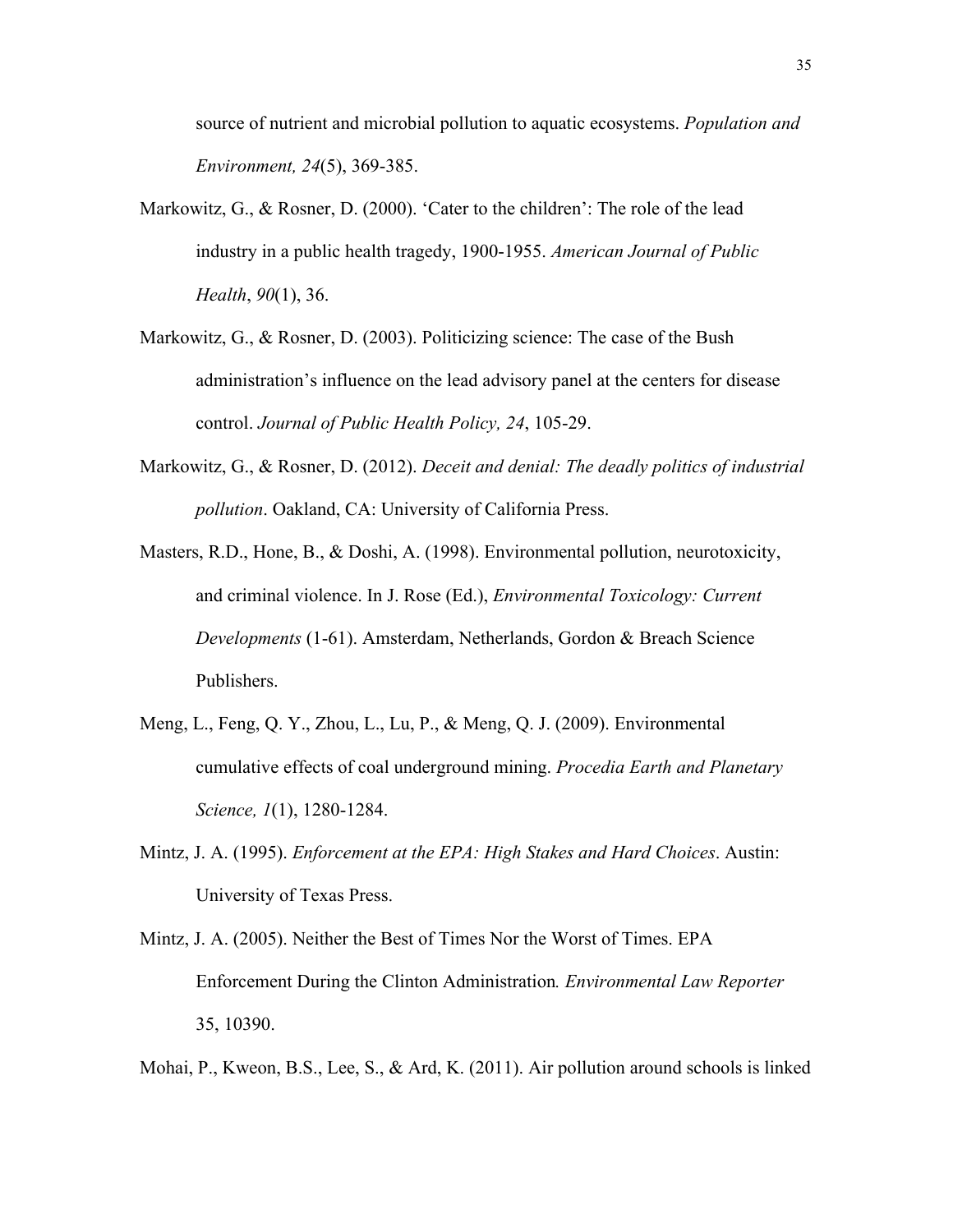to poorer student health and academic performance. *Health Affairs, 30*(5), 852- 862.

Nagin, D. S. (2012). Crime as pollution. *Criminology & Public Policy*, *11*(2), 275-278.

- Needleman, H.L., McFarland, C, Ness, R.B., Fienberg, S.E., & Tobin, M.J. (2002). Bone lead levels in adjudicated delinquents: A case control study. *Neurotoxicology and Teratology, 24*, 711-717.Nicole, W. (2013). CAFOs and environmental justice: the Case of North Carolina. *Environmental Health Perspectives, 121*(6), 182- 189.
- Nriagu, J. O. (1990). Global metal pollution: poisoning the biosphere? *Environment: Science and Policy for Sustainable Development, 32*(7), 7-33.
- Opsal, R., & Shelley, T.O.C. (2014). Energy crime, harm, and problematic state responses in Colorado: A case of the fox guarding the hen house? *Critical Criminology, 22*(4), 561-577.
- Ozymy, J. and M.L. Jarrell (2011). Upset over Air Pollution: Analyzing Upset Event Emissions at Petroleum Refineries. *Review of Policy Research,* 28(4), 365-381.
- Pastor, M., Sadd, J.L., & Hipp, J. (2001). Which came first? Toxic facilities, minority move-in, and environmental justice. *Journal of Urban Affairs, 23*, 1-21.
- Pastor, M., Sadd, J.L., & Morello-Frosch, R. (2004). Reading, writing, and toxics: Children's health, academic performance, and environmental justice in Los Angeles. *Environment and Planning C, 22*(2), 271 – 290.
- Pihl, R.O., & Ervin, F. (1990). Lead and cadmium levels in violent criminals. *Psychological Reports, 66*(3), 839-844.

Porteous, A. (2008). *Dictionary of environmental science and technology*. West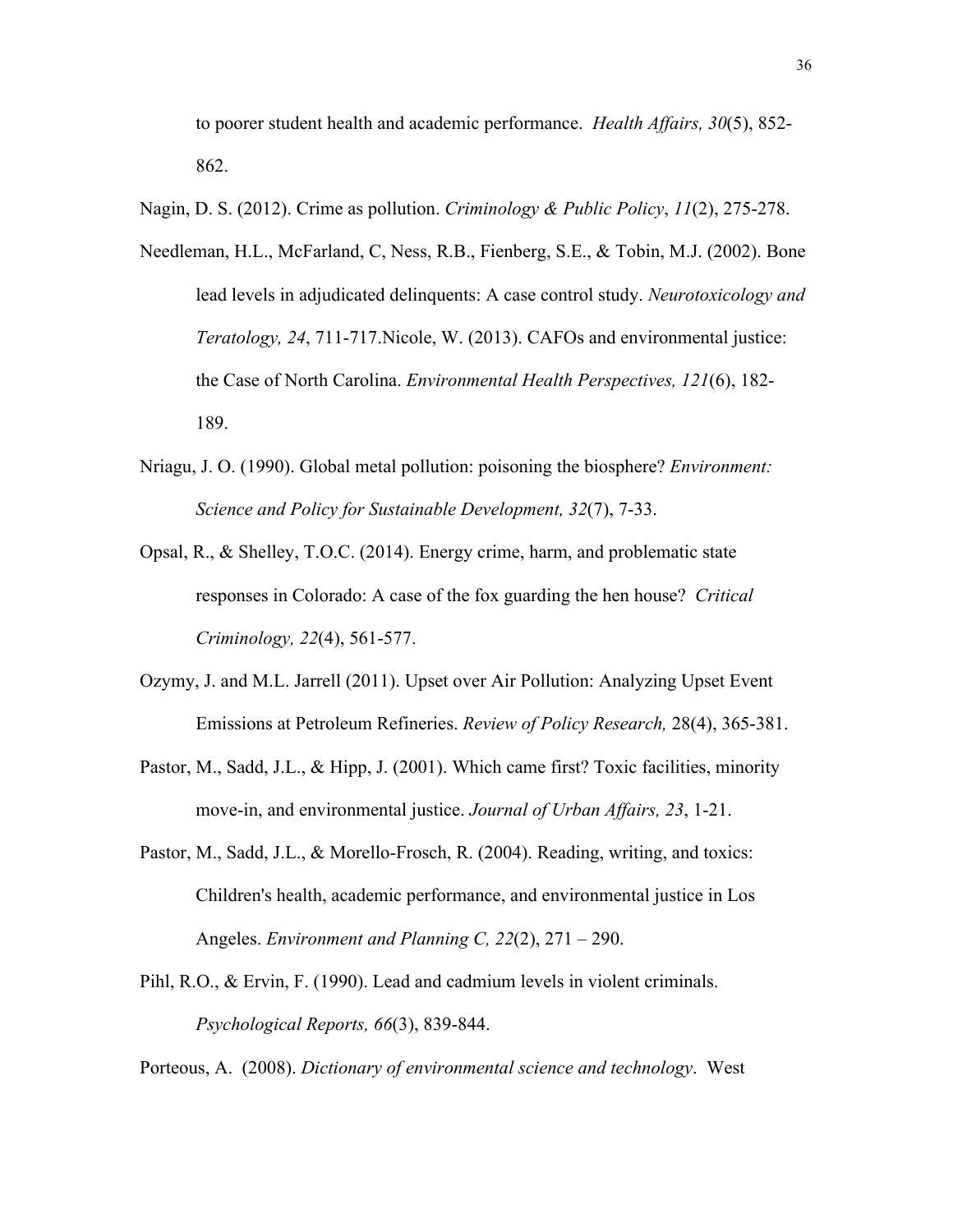Sussex, UK: John Wiley & Sons.

- Quinney, R. (1970). *The social reality of crime*. New Brunswick, NJ: Transaction Publishers.
- Reece, E. (2007). *Lost mountain: A year in the vanishing wilderness*. New York, NY: Riverhead Books.
- Reiman, J., & Leighton, P. (2012). *The rich get richer and the poor get prison, 10th edition*. Boston, MA: Pearson.
- Rosner, D. & Markowitz,G. (1985). "'A gift of God?' The public health controversy over leaded gasoline during the 1920s. *American Journal of Public Health, 75*, 344- 352.
- Ruggiero, V.,  $\&$  South, N. (2010). Critical criminology and crimes against the environment. *Critical Criminology, 18*(4), 245-250.
- Schnaiberg, A. (1980). *The environment: From surplus to scarcity*. New York, NY: Oxford University Press.
- Shimshack, J.P. & Ward, M.B. (2005). Regulator Reputation, Enforcement, and Environmental Compliance. *Journal of Environmental Economics and Management,* 50, 519-40.
- Shimshack, J.P, & Ward, M.B. (2008). Enforcement and Over-Compliance. *Journal of Environmental Economics and Management,* 55, 90-105.

Simpson, S.S., J. Garner, and C. Gibbs. (2007). *Why Do Corporations Obey Environmental Laws? Assessing Punitive and Cooperative Strategies of Corporate Crime Control.* Washington, DC: National Institute of Justice.

Shortle, James S., and Richard D. Horan. (2001). The economics of nonpoint pollution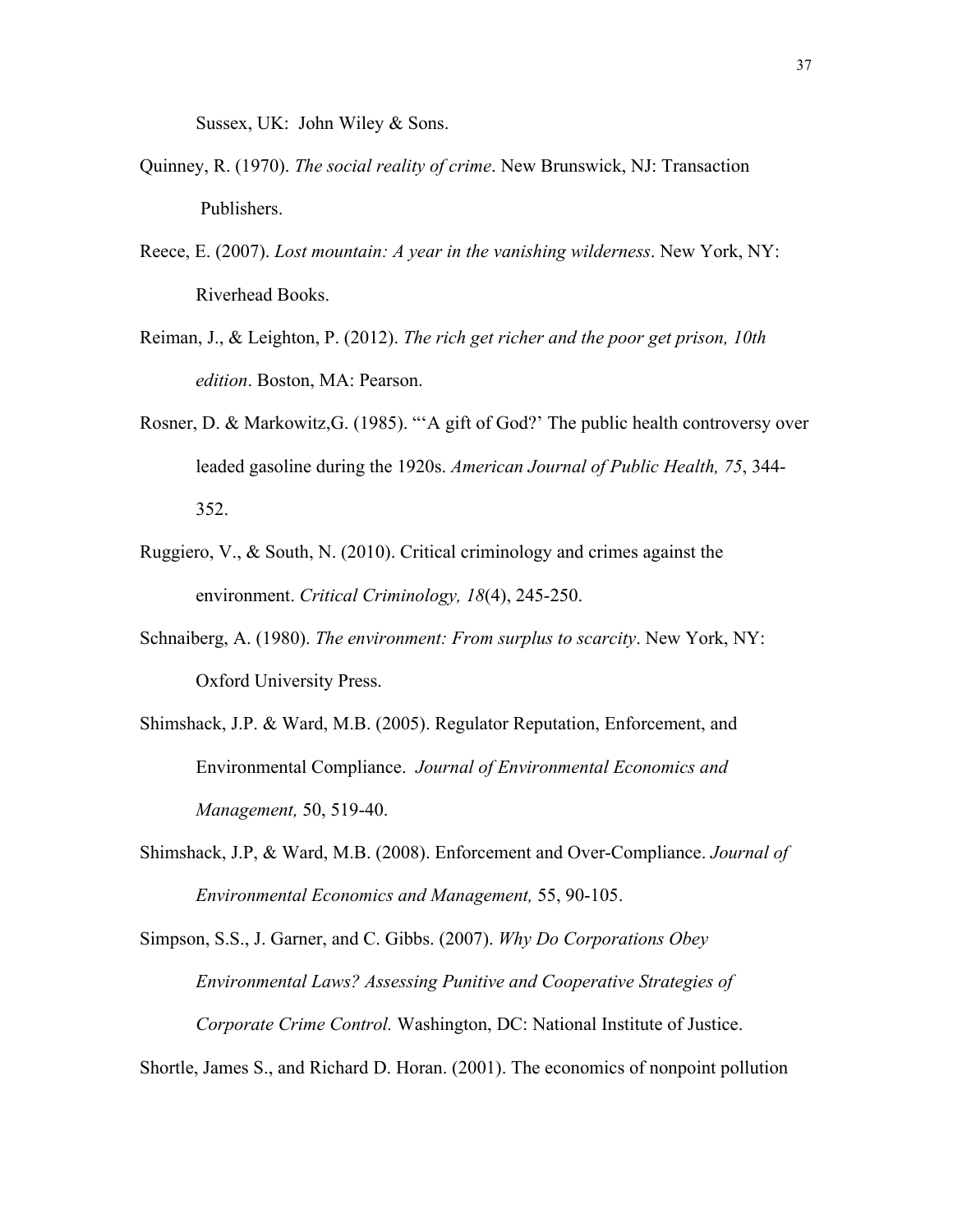control. *Journal of Economic Surveys* 15, 3: 255-289.

- South, N. (1998). A green field for criminology? A proposal for a perspective. *Theoretical Criminology, 2*(2), 211-233.
- Spellman, F.R. (1999). *The science of Environmental Pollution*. Boca Raton, FL: CRC Press.
- Squires, G.D., & Kubrin, C.E. (2006). *Privileged places: Race, residence, and the structure of opportunity*. Boulder, CO: Lynne Rienner Publishers.
- Stretesky, P.B. (2006). Corporate self-policing and the environment. *Criminology,* 44(3), 671-708.
- Stretesky, P.B., &, Knight, O. (2013). The uneven geography of environmental enforcement INGOs, in Walters, R., Westerhuis, D.S., & Wyatt, T. (Eds.), *Emerging Issues in Green Criminology: Exploring Power, Justice and Harm* (173-196). London, UK: Palgrave.
- Stretesky, P.B., Long, M.A., & Lynch, M.J. (2013). *The treadmill of crime: Political economy and green criminology*. New York, NY: Routledge.
- Stretesky, P.B., & Lynch, M.J. (2001). The relationship between lead exposure and homicide. *Archives of Pediatric Adolescent Medicine, 155*, 579-582.
- Stretesky, P.B., & Lynch, M.J. (2002). Environmental Hazards and School Segregation in Hillsborough, 1987-1999. *The Sociological Quarterly*. 43,(4), 553-573.
- Stretesky, P.B., & Lynch, M.J. (2009). Does Self-Policing Reduce Chemical Emissions? A Further Test of the EPA Self Audit Policy. *The Social Science Journal,* 46(3), 459-473.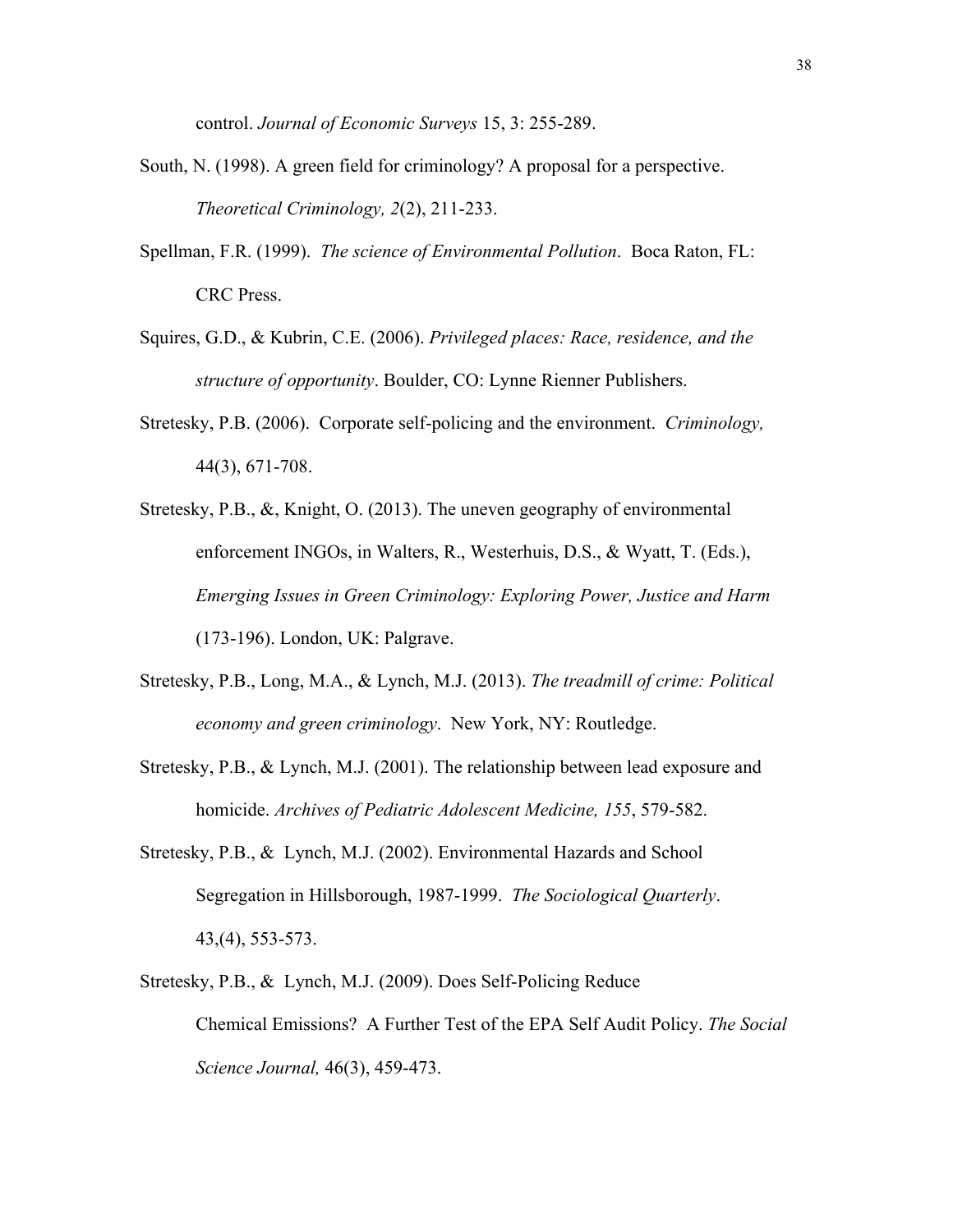- Stretesky, P.B., & Lynch, M.J. (2011). Coal Strip Mining, Mountain Top Removal and the Distribution of Environmental Violations Across the United States, 2002-2008. *Landscape Research,* 36(2), 209-230.
- Thurston, G.D., Ito, K. & Lall, R. (2011). A source apportionment of US fine particulate matter air pollution. *Atmospheric Environment,* 45(24), 3924-3936.
- Walters, R. (2010). Toxic atmospheres air pollution, trade and the politics of regulation. *Critical Criminology, 18*(4), 307-323.
- Walters, R., & Martin, P. (2013). Crime and the commodification of carbon. In Walters, R., Westerhuis, D.S., & Wyatt, T. (Eds.), *Emerging Issues in Green Criminology: Exploring Power, Justice and Harm* (93-107). London, UK: Palgrave.
- White, R. (2007). Green criminology and the pursuit of social and ecological justice, in Beirne, P., & South, N. (Eds.), *Issues in Green Criminology: Confronting harms against environments, humanity and other animals* (32-54). Portland, OR: Willan.
- White, R., & Heckenberg, D. (2014). Green criminology: An introduction to the study of environmental harm. New York, NY: Routledge.
- Wright, J.P., Dietrich, K.N., Ris, M.D., Hornung, R.W., Wessel, S.D., Lanphear, B.P., Ho, M., Rae, M.N. (2008). Association of prenatal and childhood blood lead concentrations with criminal arrests in early adulthood. *Public Library of Science Medicine, 5*(5), e101.
- Yandle, B. (1989). *The political limits of environmental regulation*. New York: Quorum Books.

Yeager, P.C. (1987). Structural Bias in Regulatory Law Enforcement: the Case of the